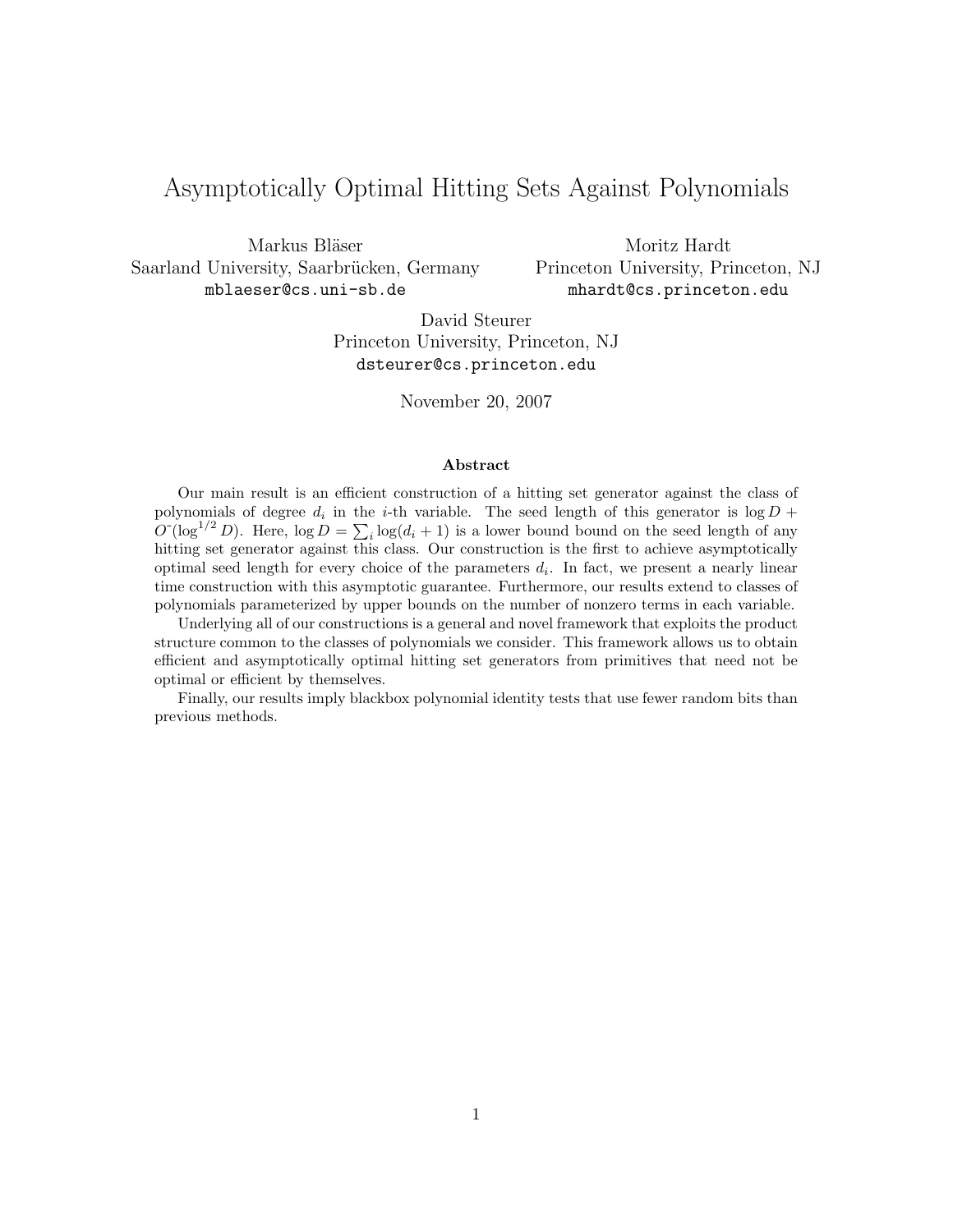### 1 Introduction

Let F be a class of polynomials in n variables over some field K. A hitting set against F is a set of points  $H \subseteq K^n$  such that no polynomial in F vanishes on all points in H. Hitting sets against polynomials are fundamental objects in both computer science and mathematics. The existence of hitting sets follows for instance from Hilbert's Nullstellensatz. The Nullstellensatz shows that the polynomials vanishing on the algebraic set of some polynomial ideal I are precisely the radicals of I. Hence, the set H of common zeros of I is a hitting set against the non-radicals of I (assuming that K is algebraically closed). A fundamental property of every class of polynomials is the minimum size of a hitting set against it. We are interested in classes of polynomials that are parameterized by upper bounds on the degree or the number of nonzero terms. To be more precise, consider the class F of nonzero polynomials of degree at most  $d_i$  in the *i*-th variable. If we fix arbitrary sets  $S_i \subseteq K$ of size  $d_i + 1$ , then the set  $H = S_1 \times \cdots \times S_n$  is a hitting set against F of size  $D = \prod_i (d_i + 1)$ . This fact [AT92, Alo99] was used among other applications in proving the Combinatorial Nullstellensatz. The size of H can be shown to be optimal, that is, no set of size less than  $D$  can be a hitting set against F.

From a computational point of view, this hitting set has two shortcomings. First, it guarantees only to contain a single non-root of each polynomial in  $F$ . But for robustness, it would be more desirable if the non-roots of any polynomial in  $F$  had high density in  $H$ . Second, the size of the hitting set is exponential in the description length of F. The parameters  $d_1, \ldots, d_n$  have description length about  $N = \log D$  whereas the smallest hitting set against F has size  $2^N$ . Hence, we cannot afford to enumerate all points of  $H$ . Instead, we would like to have an efficient *implicit* representation of the hitting set of length polynomial in  $N$ . This leads us to the following definition and problem statement.

Construction of Hitting Set Generators. A hitting set generator of density  $\alpha > 0$  against a class of polynomials F is a function  $G: \{0,1\}^r \to K^n$  such that for all  $f \in F$  we have  $Pr[f(G(z)) \neq$  $|0| \ge \alpha$  where the seed  $z \in \{0,1\}^r$  is drawn uniformly at random. The parameter r is called the seed length of the generator G. We think of G as an implicit representation of a hitting set of size at most  $2^r$ . Further, suppose T is a family parameters such that for every parameter  $t \in T$  we have defined a class of polynomials  $F(t)$ . Given parameters  $t \in T$  and  $\epsilon > 0$ , the problem is to construct a hitting set generator G of density  $1 - \epsilon$  against  $F(t)$  such that the seed length of G is minimized. The construction algorithm should be deterministic and run in time poly $(|t|)$ , where  $|t|$ is the length of the binary encoding of  $t$ . The required output of the algorithm is the description of a boolean circuit implementing  $G$ . The output of the circuit is understood as a natural binary encoding of a tuple of field elements.

Polynomial Identity Testing. Closely related is the question of polynomial identity testing. Here, we assume we are given access to a polynomial in some implicit representation. The problem is to distinguish the case where the given polynomial is identically zero from the case where the polynomial is member of some class  $F \subseteq K[x_1, \ldots, x_n]$ . Provided with a hitting set generator of high density against  $F$ , this can be done by picking a random seed and testing if the given polynomial is zero at the point produced by the generator. While the zero polynomial will always be zero on this point, any polynomial in  $F$  will evaluate to a nonzero value with high probability. This does not require more than "blackbox access" to the polynomial.

The study of polynomial identity testing was initiated by the work of DeMillo, Lipton, Schwartz and Zippel [DL78, Zip79, Sch80]. The observation is, if the size of the sets  $S_i$  in our above example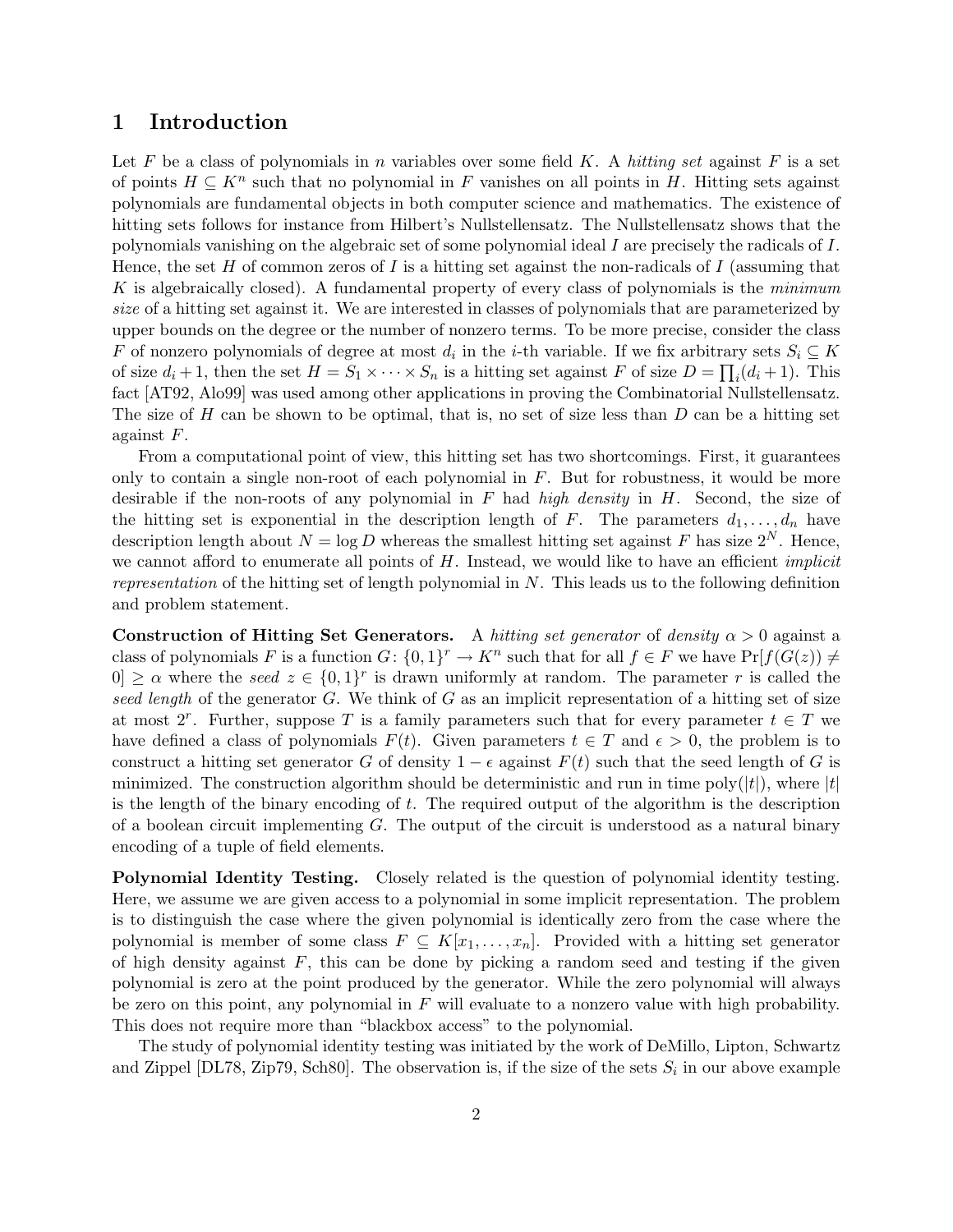is  $2nd_i$  instead of  $d_i + 1$ , then the hitting set generator G which chooses a random point from the set  $H = S_1 \times \cdots \times S_n$  has density 1/2 against the same class of polynomials. The seed length of G is roughly  $\log D + n \log n$ .

Since many problems reduce to checking polynomial identities, this early work entailed a variety of efficient randomized algorithms [CRS95, Lov79, MVV87, BCW80, BK95, AB03]. Similarly, several results in complexity theory [Sha92, LFKN92, AS98, ALM<sup>+</sup>98] involve hitting set generators against polynomials as a subroutine.

What remained wide open after this initial work is the question how much randomness is required in testing polynomial identities. There were two successful approaches towards making progress on this question. One is giving deterministic identity tests for restricted classes of polynomials and arithmetic circuits [Agr05, DS07, KS06, Shp07]. Testing general arithmetic circuits for identity in even subexponential deterministic time is linked to circuit lower bounds [KI04, Agr05]. The other approach has been to minimize the seed length of hitting set generators against more general classes of polynomials [CK00, LV98, KS01, Bog05].

In this work we continue the study of the latter question. For many classes of polynomials parameterized by degree or sparsity we are able to settle the question by giving constructions of hitting set generators whose seed lengths match the following lower bound asymptotically.

**Lower Bound.** Consider a class of polynomials  $F \subseteq K[x_1, \ldots, x_n]$  for which there is a linear space  $W \subseteq F \cup \{0\}$  of dimension at least d. As we fix any set of strictly less than d points in  $K<sup>n</sup>$ , the space V of polynomials vanishing on these points has co-dimension strictly less than d. Hence, the intersection space  $V \cap W$  has positive dimension. In particular, it contains a nonzero polynomial. We conclude that any hitting set generator of density  $1 - \epsilon$  against F needs a support of size at least  $d/\epsilon$ . In other words, the seed length is at least  $r \geq \log(d/\epsilon)$ .

#### 1.1 Our Result

We introduce a general framework for obtaining efficient and asymptotically optimal constructions from primitives that need not be optimal or even efficient by themselves. Our framework requires the target class of polynomials to exhibit a typical product structure that we formalize. We exploit this structure by working with product operations on hitting set generators. A crucial primitive in our framework are hitting set generators which besides their seed have an additional source of randomness, called random advice. Random advice captures excess in randomness that can be shared when computing the product of two generators. Our constructions will generally be the product of several generators each working on one subset of the variables. A simple approximation algorithm determines a partition of the variables so as to minimize seed length, runtime or the required field size of our construction. In fact, all of our results are variations of the following two steps. We design from scratch some novel generators with optimal seed length but random advice. Next, our framework allows us to turn these generators into asymptotically optimal hitting set generators without any advice.

We say a polynomial f has degree  $\mathbf{d} = (d_1, \ldots, d_n)$ , if  $d_i$  is an upper bound on the degree of the *i*-th variable in f. We let  $F(\mathbf{d}) \subseteq K[x_1, \ldots, x_n]$  denote the class of nonzero degree-**d** polynomials in *n* variables. We use the abbreviation  $D = \prod_{i=1}^{n} (d_i + 1)$  throughout our work.

**Theorem 1** Given any degree  $\mathbf{d} = (d_1, \ldots, d_n)$ , we can efficiently construct a hitting set generator **Theorem T** Given any acgree  $\mathbf{d} = (a_1, \ldots, a_n)$ , we can expectently<br>of density  $1/2$  against  $F(\mathbf{d})$  with seed length  $\log D + O\tilde{C}(\sqrt{\log D})$ .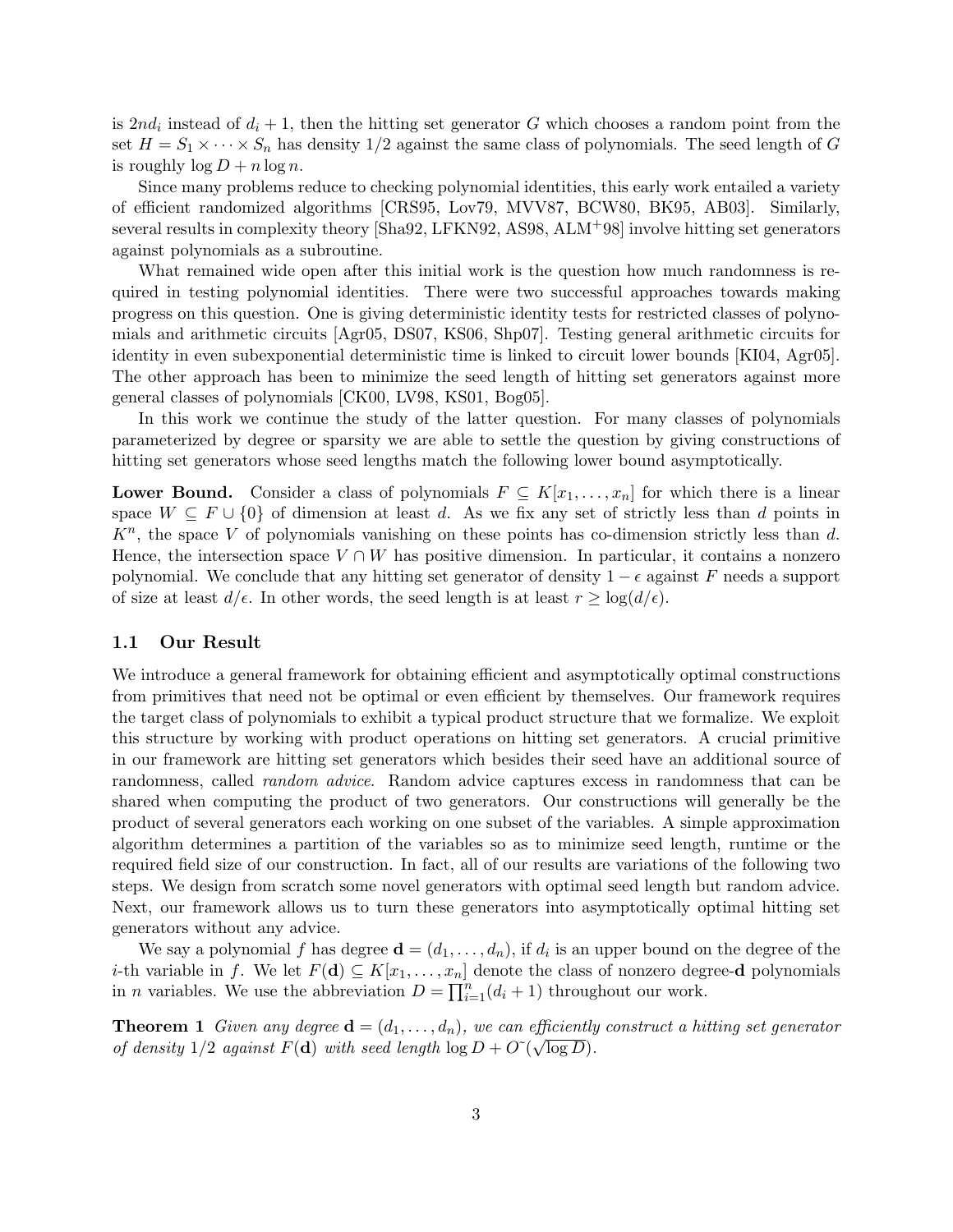Since the quantity D is the dimension of the space  $F(d) \cup \{0\}$ , the lower bound implies that the seed length is asymptotically optimal for the entire family of parameters  $d_1, \ldots, d_n$  where  $n, d_i \in \mathbb{N}$ . The multiplicative excess in seed length decreases inverse-polynomially in  $log D$ . We will prove the statement generalized to arbitrary density. Our result holds over large enough finite fields and over any field of characteristic zero. These assumptions are roughly the same as those of the Schwartz-Zippel Lemma. It is worth noting, over fields of characteristic zero, our construction does not depend on the size of the coefficients of the polynomials. The dependence on each degree  $d_i$  is only logarithmic which makes our construction efficient even for high degrees.

In addition, we show how to obtain a nearly linear time construction at the cost of slightly more but still asymptotically optimal seed length. More generally we get the precise trade-off between runtime  $O(\log^{1+\delta} D)$  and seed length  $\log D + O^{\gamma}(\log^{1-\delta} D)$  where  $\delta \in (0, 1/2)$ .

Furthermore, we extend our work to classes of polynomials where we are given an upper bound on the number of nonzero terms. Our notion of sparsity is analogous to the previous notion of degree. We say a polynomial f has sparsity  $\mathbf{m} = (m_1, \ldots, m_n)$ , if f has at most  $m_i$  nonzero terms when written as a univariate polynomial in the *i*-th variable. For any tuple  $\mathbf{m} = (m_1, \ldots, m_n)$  and any integer  $d \in \mathbb{N}$ , we define  $F(\mathbf{m}, d)$  as the class of nonzero sparsity-**m** polynomials of total degree at most d. Henceforth, let  $M = \prod_{i=1}^{n} m_i$ .

**Theorem 2** For any sparsity  $\mathbf{m} = (m_1, \ldots, m_n)$  and any degree d where  $d \leq M$ , we can efficiently **Theorem 2** For any sparsity  $\mathbf{m} = (m_1, \ldots, m_n)$  and any degree a where  $a \leq M$ , we can efficiently construct a hitting set generator with seed length  $\log M + O(\sqrt{\log M \cdot \log d})$  and density 1/2 against  $F(\mathbf{m}, d)$  over any large enough finite field.

The lower bound shows any hitting set generator of positive density against  $F(\mathbf{m}, d)$  has seed length at least  $\log M$ , provided that d is sufficiently large, i.e.,  $d \geq \sum_{i=1}^{n} m_i$ . Hence, the seed length of our generator is asymptotically optimal whenever  $\log d = o(\log M/(\log \log M)^c)$  for some absolute constant c.

**Theorem 3** Given  $\delta > 0$ , **m**, and d, we can construct in time poly $(\log^{1/\delta} M, n \log d)$  a generator G such that G has density  $1/2$  against  $F(m, d)$  over any field of characteristic zero and the seed length of G is  $(1 + \delta) \log M + O(\log \log M + \log \log d)$ .

In the above theorem, for  $\log \log d = o(\log M)$ , the seed length can be made arbitrarily close in a multiplicative sense to the lower bound  $\log M$  at the expense of a higher running time. This tradeoff is comparable to the time-approximation trade-off in polynomial time approximation schemes (PTAS). The theorem is weaker than our other results in that it gives only quasi-polynomial time constructions of generators with asymptotically optimal seed length. However, in contrast to all previously known constructions against  $F(\mathbf{m}, d)$ , the dependence of the seed length on the total degree is not logarithmic but doubly-logarithmic. We obtain this exponential improvement by combining Descartes' Rule of Signs with an improved version of a reduction in [KS01].

**Previous Work.** The Schwartz-Zippel Lemma gives a generator against  $F(d)$  of seed length  $\log D + n \log n$  which is asymptotically optimal for large degree, i.e.,  $\log D = \omega(n \log n)$ . Only recently, Bogdanov [Bog05] obtained improvements in the case where the total degree d of the polynomials is much smaller than the number of variables n, e.g.,  $d = O(\log n)$ . Several results are concerned with the case where  $\log D$  is comparable to n. Chen and Kao [CK00] achieve the seed length  $\sum_{i=1}^{n} \lceil \log(d_i + 1) \rceil$ . Their construction works only for polynomials with integer coefficients and has some dependence on the size of those coefficients. Strictly speaking, this is why our lower bound argument does not apply to their setting. Lewin and Vadhan [LV98] generalize the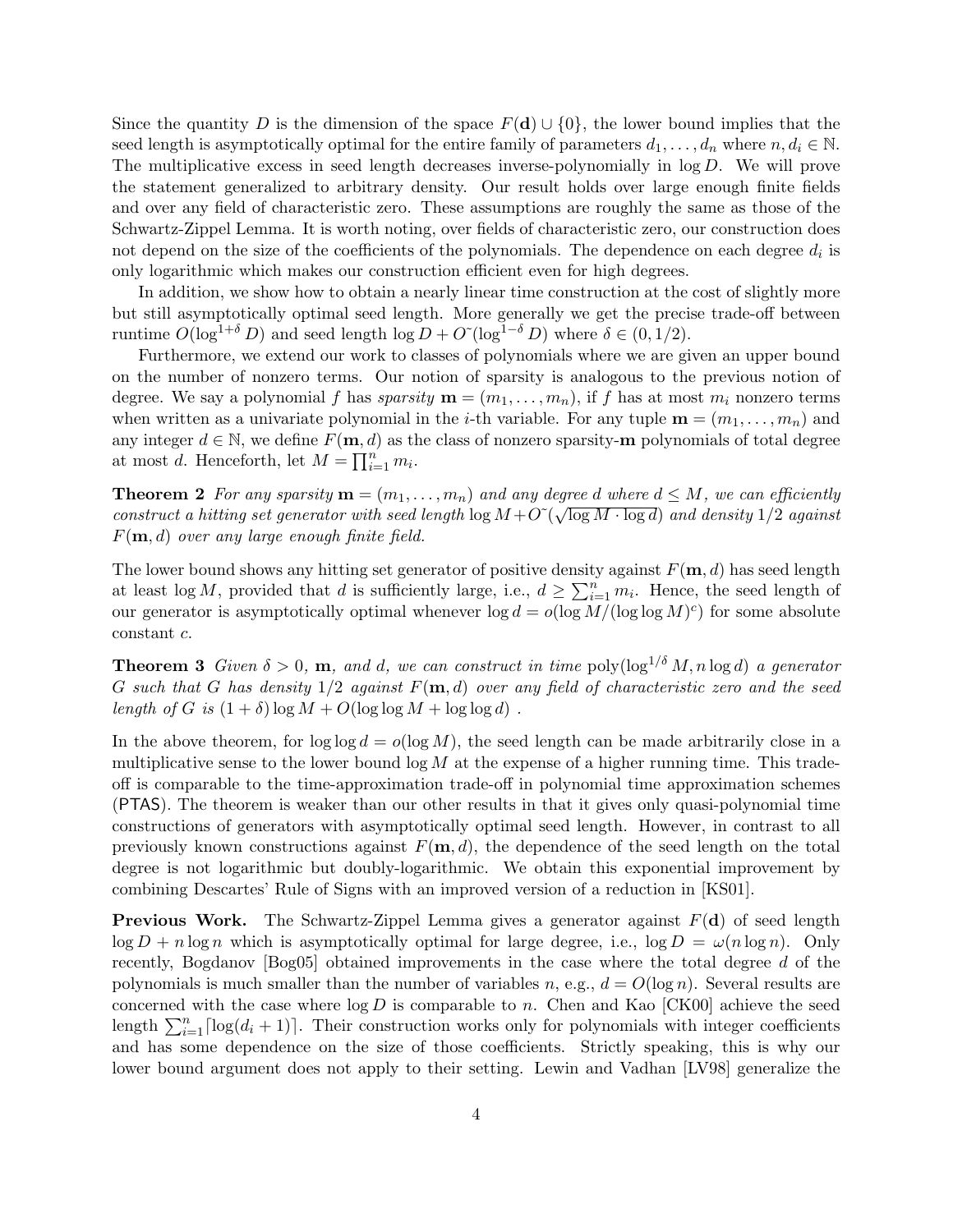techniques of Chen and Kao to fields of positive characteristic. While these upper bounds are as good as log D for some configurations of the parameters, they come arbitrarily close to  $\log D + n$ in general. As we think of  $\log D = \Theta(n)$ , this is not asymptotically optimal. In fact, speaking in terms of the size of hitting sets, this is a multiplicative excess of order  $2<sup>n</sup>$ . Furthermore, both construction algorithms have a polynomial runtime dependence on each degree  $d_i$ . As soon as a single degree  $d_i$  is superpolynomial in n, their algorithms are not efficient. Notice, this range of  $d_i$  is natural even if  $log D = O(n)$ . Small arithmetic circuits can compute polynomials of very high degree in a single variable. In the arithmetic circuit model, Agrawal and Biswas [AB03] give a polynomial identity test that uses  $\log D$  random bits. However, in this case we have no lower bound. In particular, if  $P = \text{coRP}$ , then there is a *deterministic* polynomial time arithmetic circuit identity test [Sch80, IM83]. However, a particular tool introduced by [AB03] turns out to give us hitting set generators of the optimal seed length  $log(D)$  over finite fields of size at least D. This tool will be used and discussed later. We will see how to achieve asymptotically the same seed length over significantly smaller finite fields.

Klivans and Spielman [KS01] improve the Schwartz-Zippel Lemma when given information about the sparsity of the polynomials. Specifically, they construct a hitting set generator against the class of *n*-variate polynomials of total degree  $d$  and at most  $m$  nonzero terms. The seed length is  $O(\log(mnd))$ . This is better than previous work if  $\log m = o(n \log d)$ . In order to compare these results with the work of Klivans and Spielman, we can think of the quantity  $M = \prod m_i$  as some approximation of the number of nonzero terms m. Notice that always  $M \geq m$  and in general M can be strictly larger than m. The polynomial  $1+x_1 \cdots x_n$  has only two nonzero terms, but  $m_i = 2$ for all  $i \in [n]$  and thus  $M = 2^n$ . In general, our parameterization allows only  $M \geq 2^n$ , since all variables with  $m_i = 1$  can be fixed to an arbitrary nonzero constant.

In Figure 1 we compare our results to the previous work in terms of the normalized size of the hitting set that we can efficiently represent and the time it takes to compute the implicit representation itself. Unless otherwise specified, the density  $\alpha$  is fixed to be a constant, say,  $1/2$ . In the table, we neglect polylogarithmic factors in the runtime. The parameter  $\delta$  may be chosen arbitrarily from the range  $(0, 1/2)$ .

| Size/D                                         | Runtime                                               |                                       | Source                        |
|------------------------------------------------|-------------------------------------------------------|---------------------------------------|-------------------------------|
|                                                | $char = 0$                                            | char > 0                              |                               |
| $\alpha = 1/D$<br>$\alpha = 1/2$<br>$n^n$      | $\log D$                                              |                                       | [Sch80, Zip79, DL78, AT92]    |
| $2^n$                                          | $\text{poly}(nd)$                                     | $\text{poly}(qd)$                     | [CK00, LV98]                  |
|                                                | $\text{poly}(D)$                                      | $\text{poly}(q \log D)$               | Kronecker substitution [AB03] |
| $D^{1/\log^{\delta} \overline{D}}$             | $\log^{1+\delta} D$                                   | $\text{poly}(q \log D)$               | This work                     |
| Size/M                                         |                                                       |                                       |                               |
| $d \cdot M^c$                                  | $\operatorname{poly}(\log M \cdot \log d)$            | $\operatorname{poly}(q \log M)$       | [KS01]                        |
| $\log d \cdot M^{\delta}$                      | $\operatorname{poly}(\log^{1/\delta} M \cdot \log d)$ |                                       | This work                     |
| $d\cdot M^{\frac{\log^{1/2} d}{\log^{1/2} M}}$ |                                                       | $\operatorname{poly}(q \cdot \log M)$ | This work                     |

Figure 1: Comparison of hitting set size and construction time

**Notation** We will fix some notation for the rest of this paper. If k and  $m > 0$  are integers, then  $|k|_m$  denotes the remainder of k modulo m. For a tuple  $\mathbf{k} = (k_1, \ldots, k_n)$ , we let  $|\mathbf{k}|_m =$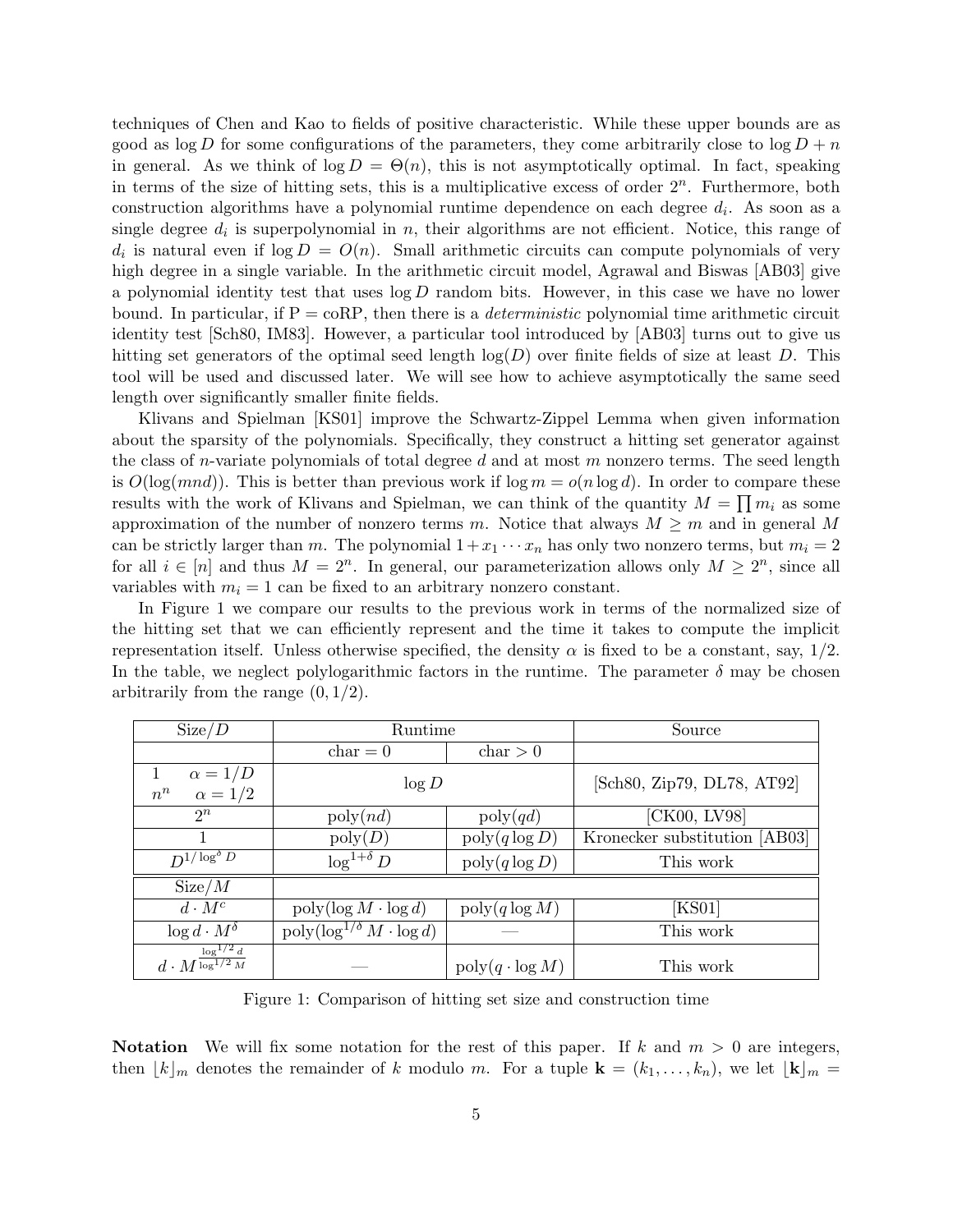$([k_1]_m, \ldots, [k_n]_m)$ . The set of integers  $\{1, \ldots, n\}$  is abbreviated by [n]. The notation  $O^{\tilde{}}(t)$  is used to suppress polylogarithmic factors of t, that is,  $O^*(t) = O(t \cdot (\log t)^{O(1)})$ .

### 2 Direct Products, Shared Advice, and Balanced Factors

In this section we give the technical exposition of our framework. It consists of three parts, product operations on hitting set generators and classes of polynomials, the notion of random advice, and an algorithmic approach working with these tools.

**Definition 1 (Direct product)** For two generators  $G_1: \{0,1\}^{r_1} \to K^{n_1}$  and  $G_2: \{0,1\}^{r_2} \to K^{n_2}$ , we define the *direct product*  $G_1 \otimes G_2$ :  $\{0,1\}^{r_1+r_2} \to K^{n_1+n_2}$  to be the function defined by  $G_1 \otimes G_2$  $G_2(z_1z_2)=(G_1(z_1),G_2(z_2)).$ 

Clearly, if both  $G_1$  and  $G_2$  can be constructed efficiently, then so can the product  $G_1 \otimes G_2$ .

Now, suppose we have two hitting set generators with high density against two classes  $F_1$  and  $F_2$ , respectively. We want to identify a large class of polynomials  $F_1F_2$  against which the direct product still has high density.

**Definition 2 (Schwartz-Zippel product)** Let  $F_1 \subseteq K[x_1]$  and  $F_2 \subseteq K[x_2]$  be two classes of polynomials on disjoint sets of variables  $x_1$  and  $x_2$ , respectively. Let  $n_i = |x_i|$ . We define the Schwartz-Zippel product  $F_1F_2$  to be the set of polynomials  $f \in K[\mathbf{x}_1, \mathbf{x}_2]$  such that f as a polynomial in  $x_2$  has a coefficient  $g \in K[x_1]$  satisfying the following two properties:

- g is a member of  $F_1$ , and
- for every  $\mathbf{a}_1 \in K^{n_1}$  with  $g(\mathbf{a}_1) \neq 0 \in K$ , the polynomial  $f(\mathbf{a}_1, \mathbf{x}_2) \in K[\mathbf{x}_2]$  is a member of  $F_2$ .

Intuitively, this is the same product structure required in the well-known proof the Schwartz-Zippel Lemma. As desired we get the following lemma.

**Lemma 1** Let  $G_1$  and  $G_2$  be two generators, and let  $F_1 \subseteq K[\mathbf{x}_1]$  and  $F_2 \subseteq K[\mathbf{x}_2]$  be two classes of polynomials. Suppose that  $G_1$  has density  $\alpha_1$  against  $F_1$  and  $G_2$  has density  $\alpha_2$  against  $F_2$ . Then, the direct product  $G_1 \otimes G_2$  has density  $\alpha_1 \alpha_2$  against the Schwartz-Zippel product  $F_1F_2$ .

Proof. Immediate from the definition of the Schwartz-Zippel product.

$$
\Box
$$

We introduce hitting set generators with an additional source of randomness, called *random advice*.

**Definition 3 (Advised generator)** We call a function  $G: \{0,1\}^a \times \{0,1\}^r \rightarrow K^n$  an *advised* generator with seed length  $r(G) := r$  and advice length  $a(G) := a$ . We say an advised generator G has quality  $1 - \epsilon$  against a class F of polynomials, if the generator  $G(y, \cdot)$  has density  $1 - \epsilon/2$ against F with probability  $1 - \epsilon/2$  for a randomly chosen string  $y \in \{0, 1\}^a$ . Formally,

$$
\mathrm{Pr}_{y \in \{0,1\}^a} \left( \forall f \in F. \ \mathrm{Pr}_{z \in \{0,1\}^r} \left[ f(G(y,z)) \neq 0 \right] \ge 1 - \tfrac{\epsilon}{2} \right) \ge 1 - \tfrac{\epsilon}{2}.
$$

We define the *advice-less generator*  $\bar{G}$ :  $\{0,1\}^{a+r} \to K^n$  corresponding to G to be the function defined by  $\bar{G}(yz) = G(y, z)$ . Here yz denotes the string obtained from y and z by concatenation.

**Fact 2** If G has quality  $\alpha$  against F, then  $\overline{G}$  has density  $\alpha$  against F.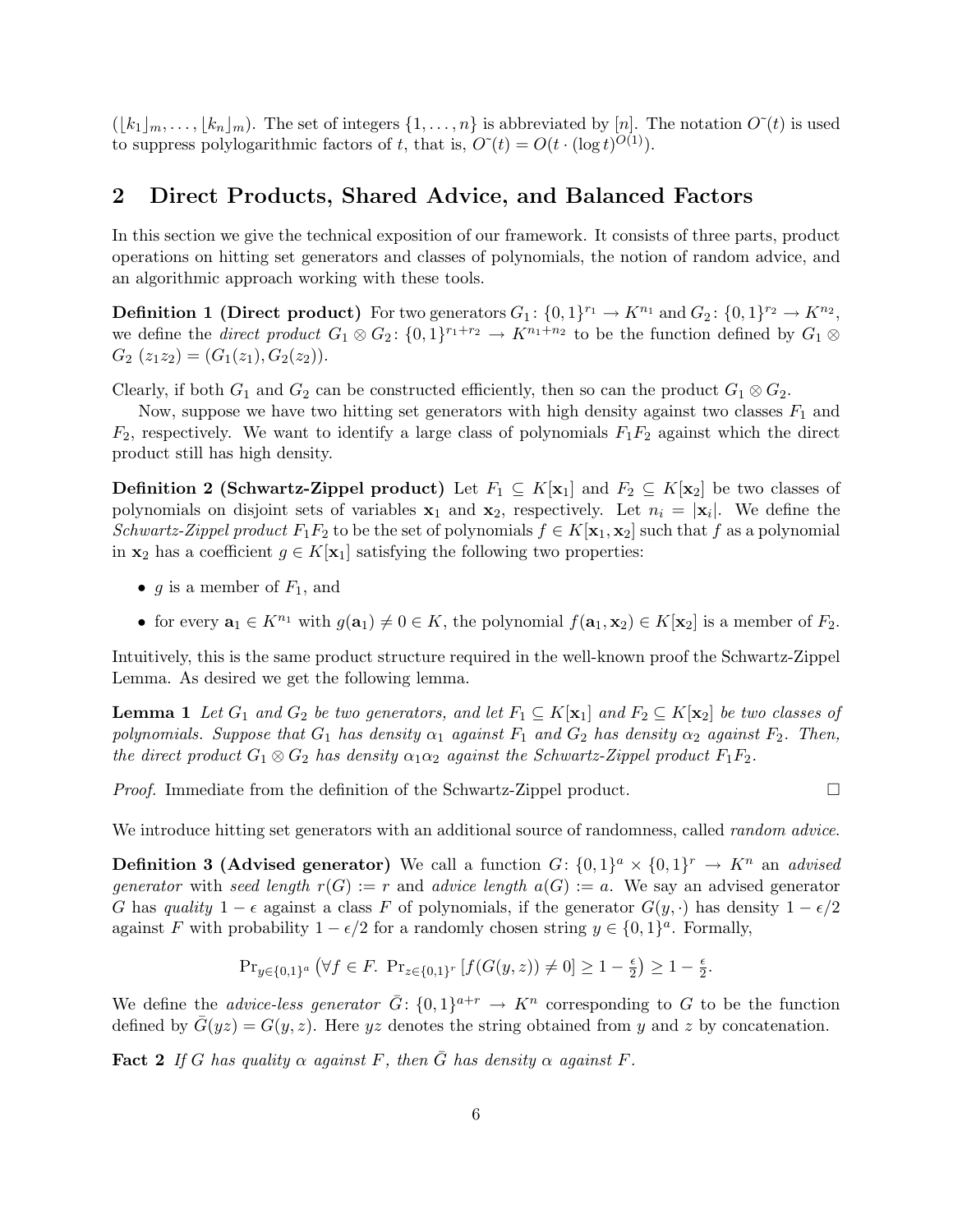**Definition 4 (Shared advice product)** For two advised generators  $G_1: \{0,1\}^{a_1} \times \{0,1\}^{r_1} \rightarrow$  $K^{n_1}$  and  $G_2$ :  $\{0,1\}^{n_2} \times \{0,1\}^{n_2} \rightarrow K^{n_2}$  with  $a = \max\{a_1, a_2\}$ , we define the shared-advice product  $G_1 \otimes G_2$ :  $\{0,1\}^a \times \{0,1\}^{r_1+r_2} \to K^{n_1+n_2}$  to be the function defined by  $G_1 \otimes G_2$   $(y,z_1z_2)$  $(G_1(y, z_1), G_2(y, z_2))$ . Here we assume that  $G_i$  ignores all but the first  $a_i$  advice bits.

We can compute the shared-advice product at a moderate loss of quality.

**Lemma 3** Let  $\{G_i\}_{i\in[k]}$  be a set of advised generators, and let  $\{F_i\}_{i\in[k]}$  be a set of classes of polynomials. Suppose the generator  $G_i$  has quality  $1-\epsilon$  against  $F_i$ . Then, the shared-advice product  $G = \bigotimes_i G_i$  has quality  $1 - k\epsilon$  against the Schwartz-Zippel product  $\prod_{i \in [k]} F_i$ .

*Proof.* With probability  $1 - k\epsilon/2$ , each generator  $G_i(y, \cdot)$  has density  $1 - \epsilon/2$  against  $F_i$ . Condition on this event. By Lemma 1, the direct product  $G(y, \cdot) = \bigotimes_i G_i(y, \cdot)$  has density  $(1 - \epsilon/2)^k > 1 - k\epsilon/2$ against  $\prod_i F_i$ . The contract of the contract of the contract of the contract of the contract of  $\Box$ 

Balanced Factors. The previous discussion gives rise to the following construction approach. Recall, our goal is a hitting set generator against some class of polynomials  $F \subseteq K[x_1, \ldots, x_n]$ . In a first step we identify classes  $F_1, \ldots, F_k$  such that F is contained in the Schwartz-Zippel product  $\prod_{i\in[k]} F_i$ . We think of these classes  $F_i$  as factors of F. This step induces a partition of the variables into k parts. We will design advised generators  $G_i$  against each  $F_i$ , respectively. Each  $G_i$  works on one subset of the variables. Then we combine them into one generator  $G$  using the shared advice product. Our final candidate is the seedless generator  $G$ . Since the quality of  $G$  suffers when the number of factors k is large, it is desirable to have a partition of the variables that consists of not too many parts. But once we determined k, what is a good partition of the variables for this choice of  $k$ ? We want to have a partition that is balanced in the following sense. Suppose we can associate a weight with each variable such that the total weight of a subset of the variables corresponds to the length of advice needed by a generator  $G_i$  operating on this set of variables. Since we can share advice, the goal is to find a partition of the variables that distributes the weight equally among all parts. For technical reasons, we can allow that parts containing only a single variable have large weight.

**Lemma 4** Given a positive integer k and a polynomial ring K[x] with nonnegative weights w:  $[n] \rightarrow$  $\mathbb{R}_{\geq 0}$  on the variables, we can efficiently compute a partition  $(S_1, \ldots, S_k)$  of the set  $S = [n]$  of variables such that each part  $S_i$  either contains only a single variable or else the total weight of the variables in  $S_i$  is at most  $w(S_i) \leq 4w(S)/k$ .

*Proof.* There are at most  $|k/2|$  variables with  $w(i) > 2w(S)/k$ . Each of these variables is put in a singleton set. The remaining variables are distributed among the at least  $\lceil k/2 \rceil$  remaining sets using a greedy algorithm that aims to minimize the maximum weight of a set.  $\square$ 

Ultimately, we can always choose  $k$  so as to minimize seed length of our construction. But varying over  $k$  also gives rise to interesting trade-offs.

To illustrate the initial step of our approach, consider the class  $F(\mathbf{d})$  of polynomials in some n variables. Let  $(S_1, \ldots, S_k)$  be a partition of the set of coordinates  $[n]$  and further let  $\mathbf{d}_i$  denote the restriction of **d** to the coordinates in  $S_i$ . By inspection of the definition, we see that the Schwartz-Zippel product  $\prod_i F(\mathbf{d}_i)$  is a superset of  $F(\mathbf{d})$ .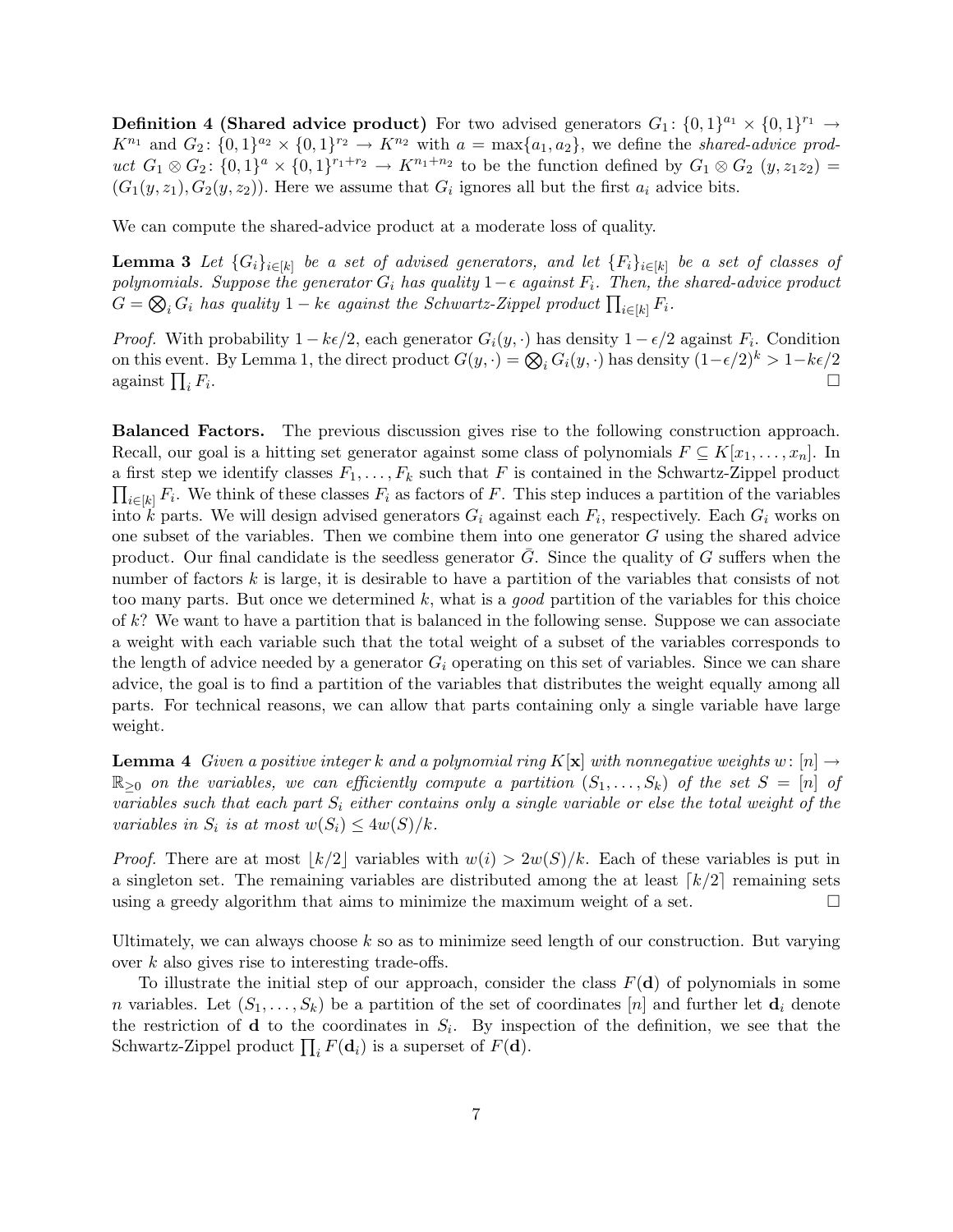# 3 Polynomials of a Given Degree

We begin with the basic building blocks in our construction. For univariate polynomials we will need a simple generator that picks a random field element from a large enough range. We define the trivial generator with seed length r to be the generator  $G: \{0,1\}^r \to K$  that outputs a field element that corresponds in fixed way to its seed. For example, if  $char(K) = 0$  or  $char(K) \geq 2^r$ , G would output the field element corresponding to the binary number encoded by its seed, that is,  $G(z_0 \cdots z_{r-1}) = \sum_{i=0}^{r-1} z_i (1+1)^i \in K.$ 

**Proposition 5** The trivial generator G with seed length  $\log(d/\epsilon) + O(1)$  has density  $1 - \epsilon$  against the class of univariate polynomials over a field  $K$  of degree at most d, provided that  $K$  has size at least  $d/\epsilon$ .

We further use the Kronecker substitution as introduced by [AB03] for our choice of parameters.

**Definition 5** Let  $\mathbf{d} = (d_1, \ldots, d_n) \in \mathbb{N}^n$ . Let  $D_i = \prod_{0 < j < i} (d_j + 1)$  for all  $i \in \{1, \ldots, n\}$ . The Kronecker substitution  $\mathbf{kr} \in (K[X])^n$  with respect to **d** is defined as  $\mathbf{kr}(X) = (X^{D_1}, \ldots, X^{D_n})$ .

**Lemma 6** Let  $f \in F(\mathbf{d})$ . Then,  $f(\mathbf{kr}(X)) \in K[X]$  is a a univariate polynomial of degree at most D-1. Furthermore, for any two distinct monomials w and w' in f, we have  $w(\mathbf{kr}(X)) \neq w'(\mathbf{kr}(X))$ . In particular,  $f(\mathbf{kr}(X))$  is not the zero polynomial in  $K[X]$ .

*Proof.* The degree bound is a direct consequence of the fact that  $\sum_{i=1}^{n} d_i D_i = D-1$  as easily shown by induction. Now suppose we have two distinct monomials  $w = \prod_i x_i^{u_i}$  and  $w' = \prod_i x_i^{v_i}$  in f. We argue that under Kronecker substitution these monomials are mapped to distinct exponents of X. To see this, pick the largest index j for which  $u_j \neq v_j$ . Say  $u_j > v_j$ . We have  $\sum_i (u_i - v_i)D_i >$  $D_j - \sum_{i < j} (u_i - v_i) D_i$ . But  $u_i - v_i < d_i$  and further  $\sum_{i < j} d_i D_i < D_j$ .

**Remark 1** Over finite fields of cardinality at least  $D/\epsilon$ , this lemma immediately gives us a generator G of density  $1 - \epsilon$  and *optimal* seed length. We simply combine Lemma 6 with Proposition 5. More precisely, we generate points of the form  $\mathbf{kr}(s)$  where the element s is drawn uniformly at random from a subset of the field of size  $D/\epsilon$ .

Unfortunately, over fields of characteristic zero the bit size of  $\mathbf{kr}(s)$  is at least D. But that is exponential in the desired runtime of our construction algorithm. We show how to solve this problem at the cost of random advice.

**Proposition 7** Let K be of characteristic zero. For any degree d and any  $\epsilon > 0$  we can construct a hitting set generator G of quality  $1 - \epsilon$  against  $F(\mathbf{d})$  in time polynomial in  $\log(D/\epsilon)$ . Furthermore,  $r(G) = \log(D/\epsilon) + O(1)$  and  $a(G) = O(\log(D/\epsilon)).$ 

*Proof.* First, the generator G uses its advice string y in order to obtain a number  $p = p(y) > 2D/\epsilon$ such that  $Pr_y[p(y)]$  is prime]  $> 1 - \epsilon/2$ . This can be done efficiently with an advice string of length  $O(\log(D/\epsilon))$ . An efficient algorithm for generating an N-bit prime number with high probability does not need more than  $O(N + \log(1/\epsilon))$  random bits (see Appendix C). Second, G uses its seed to choose a random field element s from the range  $R = \{1, \ldots, \lceil 2D/\epsilon \rceil\}$ . Finally, G outputs the point  $|\mathbf{kr}(s)|_p \in K^n$  where kr denotes the Kronecker substitution with respect to d.

We claim whenever  $p(y)$  is a prime number, then  $G(y, \cdot)$  has density  $1 - \epsilon$  against  $F(\mathbf{d})$ . This will conclude our proof. So, suppose  $p(y)$  is prime and let  $f \in F(\mathbf{d})$ . It suffices to show that there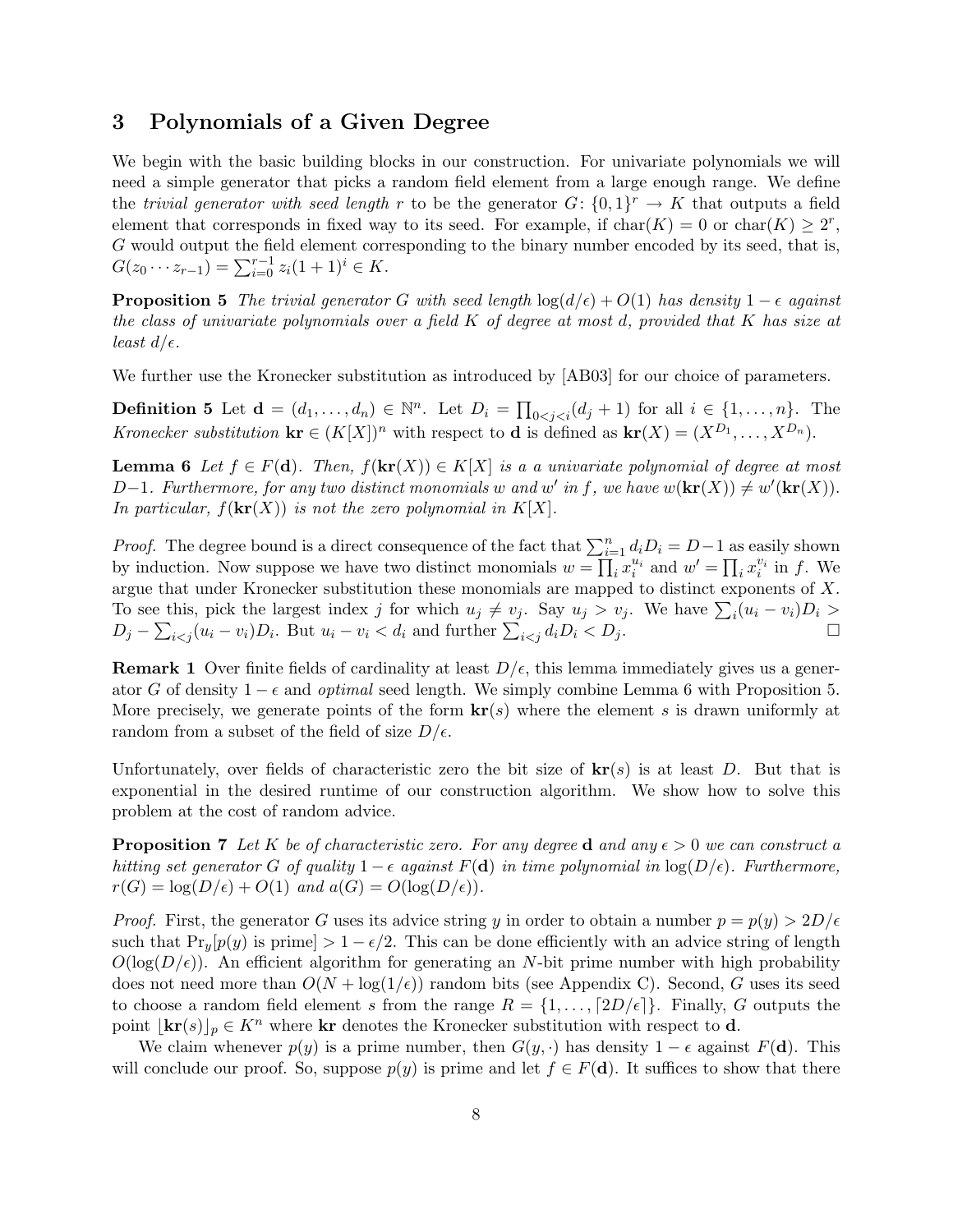are at most  $D-1$  points  $s \in R$  such that  $f(|\mathbf{kr}(s)|_p) = 0$ . To obtain a contradiction, suppose there were D such points  $S \subseteq R$ .

This determines a homogeneous system of D linear equations in D variables representing the coefficients of f. The associated matrix A of this system has entries  $A_{st} = \prod_{i=1}^{n} [s^{D_i}]_{p}^{t_i}$  where  $s \in S$ and the  $t_i \in \{0, \ldots, d_i\}$  are such that  $t = \sum t_i D_i$ . Notice that this representation of t is unique (cf. Lemma 6). Now observe,  $A_{st} = s^t \mod p$ . This means in  $GF(p)$ , the matrix A is simply a  $D \times D$ Vandermonde matrix with respect to the points in S. Since  $p > D$ , this Vandermonde matrix is nonsingular over  $GF(p)$ . Hence, A is nonsingular over K and therefore the only solution to the system is zero. But  $F(\mathbf{d})$  does not contain the zero polynomial.

Clearly, the advice length in Proposition 7 could be reduced, if we were able to generate the prime number in the proof of the proposition with significantly less random bits. This connection is discussed in Appendix C.

#### 3.1 Proof of the Main Theorem

We prove a more general statement from which we deduce the main theorem.

**Theorem 4** Let  $\mathbf{d} = (d_1, \ldots, d_n)$  and  $\epsilon > 0$ . Then, for any  $k \in \{1, \ldots, n\}$ , we can efficiently construct a hitting set generator of density  $1-\epsilon$  against  $F(\mathbf{d})$  and seed length  $\log(D/\epsilon)+O(k\log(k/\epsilon))+$  $O(\log(D/\epsilon)/k)$ .

*Proof.* Define the weight of the variable  $x_i$  as  $w(i) = \log(d_i+1)$ . Apply Balanced Factors (Lemma 4) with the given choice of k so as to obtain a partition of the coordinates [n] into sets  $S_1, \ldots, S_k$ . Let  $\mathbf{d}_i$  denote the restriction of  $\mathbf{d}$  to the coordinates in  $S_i$ . For each  $i \in [k]$  we will construct an advised generator  $G_i$  against  $F(\mathbf{d}_i)$  of quality  $1 - \epsilon/2k$ . If  $|S_i| = 1$ , then we obtain  $G_i$  from Proposition 5. In this case  $a(G_i) = 0$ . Whenever  $|S_i| > 1$ , we obtain  $G_i$  from Proposition 7.

Consider the advised generator  $G = \bigotimes_{i \in [k]} G_i$ . This is a generator against the Schwartz-Zippel product  $\prod_{i\in[k]} F(\mathbf{d}_i)$  which is a superset of  $F(\mathbf{d})$ . The quality requirement follows from Lemma 3. Notice,  $r(G) = \sum_{i=1}^{k} r(G_i) = \sum_{i=1}^{k} \log(D_i) + O(k \log(k/\epsilon))$  where  $D_i = \prod_{j \in S_i} (d_j + 1)$ . But,  $\sum_i \log(D_i) = \log D$ . Hence,  $r(G) = \log D + O(k \log(k/\epsilon))$ . On the other hand,  $a(G)$  $\max_i O(\log(D_i) + \log(1/\epsilon))$ . But the Balanced Factors Lemma guarantees  $\log(D_i) = w(S_i)$  $O(w(S)/k) = O((\log D)/k)$ . Therefore, we obtain the desired generator by combining seed and advice of G (see Fact 2).

Corollary 8 (implies Theorem 1) We can efficiently construct a hitting set generator against  $F(\mathbf{d})$  of density  $1 - \epsilon$  and seed length  $\log(D/\epsilon) + O(\sqrt{\log D \cdot \log(1/\epsilon)})$ .

*Proof.* Choose  $k = \lceil \sqrt{\log D / \log(1/\epsilon)} \rceil$  in the previous theorem.

**Nearly Linear Time.** The larger we choose  $k$  the more efficient is our construction. Notice the trivial generators from Proposition 5 can be constructed in time linear in their seed length. But to construct a generator from Proposition 7 we need more time. Let us say time  $\bar{N}^c$  for some constant  $c > 1$  where  $\overline{N}$  is the length of the input parameters. In the context of the above theorem, let  $N = \log D$ . For simplicity fix the density to be some constant. The Balanced Factors Lemma guarantees that the seed and advice length of any advised generator used in our construction is bounded by  $O(N/k)$ . Hence, the time it takes to construct all advice generators will be no more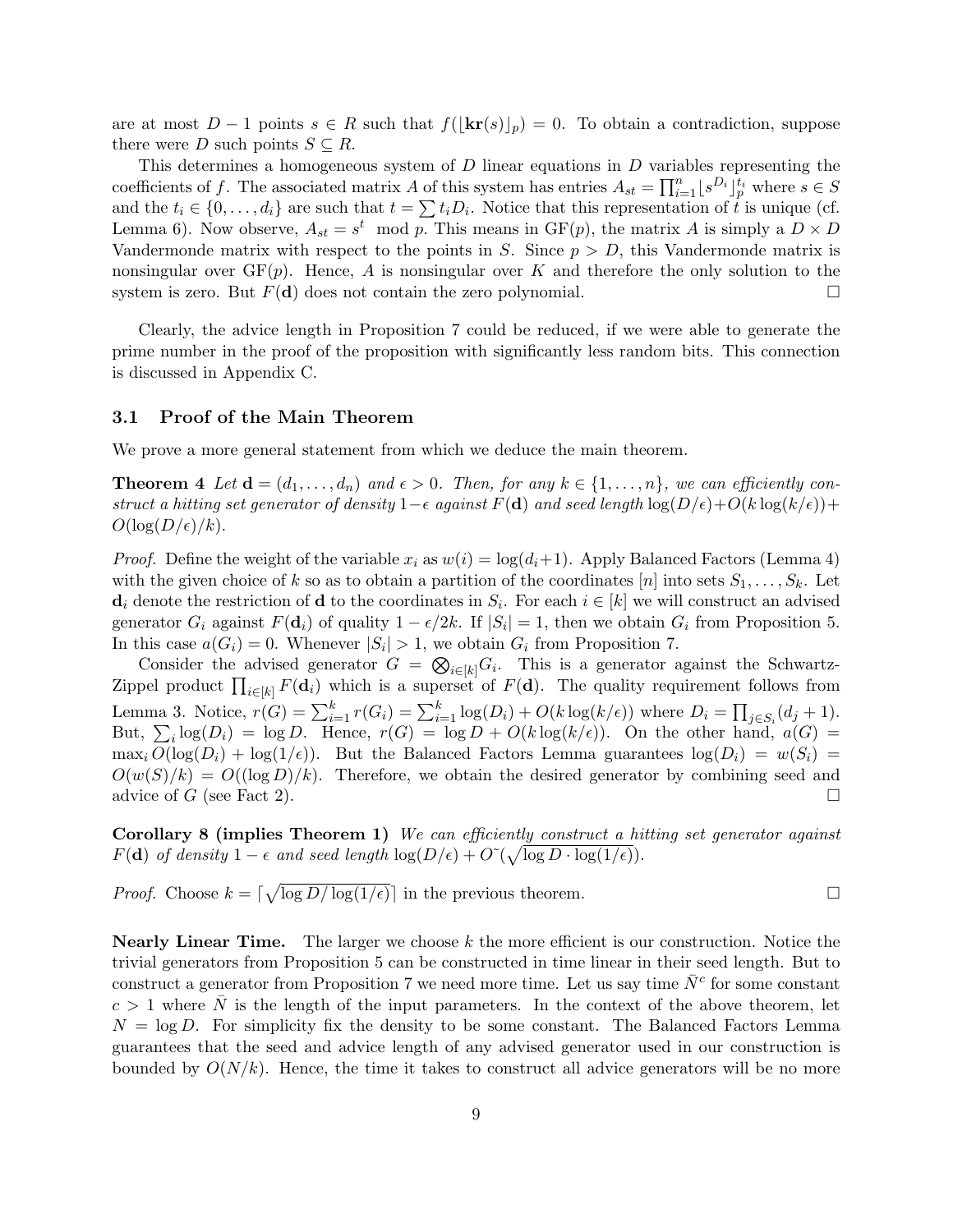than  $O(k \cdot (N/k)^c) = O(N^c/k^{c-1})$ . As we set  $k = N/(\log N)^{c+1}$ , the over all construction time becomes  $O<sup>α</sup>(N)$ . The seed length remains within  $(1 + o(1))$ OPT. More generally, setting  $k = N<sup>1-δ</sup>$ for any  $\delta \in (0,1/2)$  gives us the trade-off between time  $N^{1+(c-1)\delta}$  and seed length  $N+O\tilde{N}^{1-\delta}$ .

We point out that the exponent  $1 + (c - 1)\delta$  can be improved to  $1 + \delta$  in our case. We compute the prime number required in the proof of Proposition 7 only once centrally and pass it on to all generators. This requires cubic time in the bit size of the prime number (see Appendix C). Provided with a prime number, the generators in Proposition 7 can be constructed in quadratic time, that is, the above c need not be larger than 2.

Smaller Finite Fields. We obtain a similar trade-off for the required size of finite fields. Notice, in this case we use the generator described in Remark 1 instead of Proposition 7 in the proof Theorem 4. So, suppose we want to construct a generator of density  $1 - \epsilon$  against  $F(\mathbf{d})$ . For  $k = 1$ , Theorem 4 requires a field of size  $q > D/\epsilon$ . But for  $k = n$ , we observe that  $q > \frac{n}{\epsilon} \cdot \max_i d_i$ is sufficient, which is also the minimum field size required by the Schwartz-Zippel Lemma. For general k, a field of size at least  $\frac{k}{\epsilon} \cdot D^{c/k}$  is sufficient for absolute constant c.

### 4 Polynomials with a Given Number of Nonzero Terms

Let  $K$  be a sufficiently large finite field. In this section, we give an efficient construction of hitting set generators against  $F(\mathbf{m}, d)$  with asymptotically optimal seed length, provided log  $d \ll \log M$ . In the previous section, our basic building blocks were generators against the target class  $F(d)$  that have optimal seed length, but require some amount of advice. For the target class  $F(\mathbf{m}, d)$ , however, we do not have advised generators with optimal seed length, even if we allow an arbitrary amount of advice. Instead we will start from generators that have a close to optimal seed length against certain subclasses  $F(w, W)$  of  $F(\mathbf{m}, d)$ . Specifically, for a set of monomials W and a monomial  $w \in W$ , we let  $F(w, W)$  be the set of polynomials over K that are in the linear span of W but not in the span of  $W \setminus \{w\}$ . In other words,  $F(w, W)$  consists of all polynomials  $f \in K[\mathbf{x}]$  such that w has a nonzero coefficient in f and all other monomials of f are in  $W$ . Note that all polynomials in  $F(w, W)$  are nonzero.

**Proposition 9** Given  $m$ , d, and  $\epsilon > 0$ , we can efficiently construct an advised generator G with  $r(G) = \log M + O(\log nd/\epsilon)$  and  $a(G) = O(\log(dM/\epsilon))$  such that G has quality  $1 - \epsilon$  against every class  $F(w, W) \subseteq F(\mathbf{m}, d)$ .

Intuitively, the proposition asserts that for every choice of  $w$  and  $W$ , most of the advice strings y give a generator  $G(y, \cdot)$  that is dense against  $F(w, W)$ . On the other hand, possibly no single advice string yields a generator that is dense against  $F(\mathbf{m}, d)$ . We defer the proof to the end of the section. Its main ingredient is a randomized reduction from multivariate to univariate polynomials [KS01] (for a similar reduction see Lemma 13).

Using Proposition 9 as our basic building block, our construction against  $F(\mathbf{m}, d)$  essentially works as follows. First, we compute a *balanced partition*  $(S_1, \ldots, S_k)$  of the coordinates [n] (Lemma 4). Here we use  $w(j) = \log m_j$  as the weight function. Then, from the above proposition, we obtain generators  $G_i$  that have high quality against any class  $F(w_i, W_i)$  contained in  $F(\mathbf{m}_i, d)$ , where  $\mathbf{m}_i$ is the restriction of **m** to the coordinates in  $S_i$ . Since the partition  $(S_i)_{i\in[k]}$  was balanced, the shared-advice product  $G = \bigotimes_i G_i$  has only advice length about  $\frac{1}{k} \log M$ . On the other hand, the seed length of  $G$  is close to the lower bound  $\log M$ .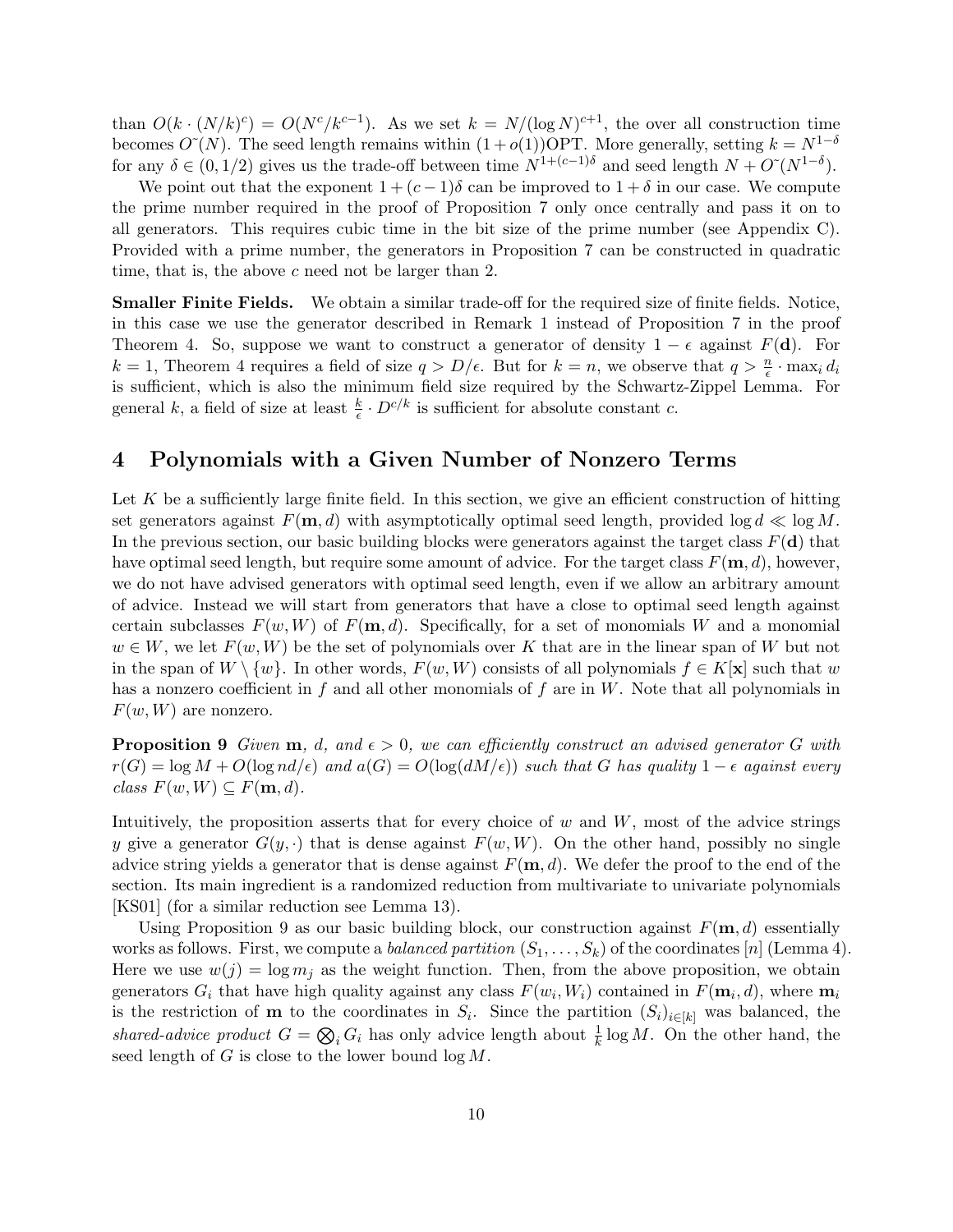We claim that the advice-less generator  $\bar{G}$  corresponding to G has high density against  $F(\mathbf{m}, d)$ . By Lemma 3, G has high quality against any product  $\prod_i F(w_i, W_i)$  with  $F(w_i, W_i) \subseteq F(\mathbf{m}_i, d)$ . Hence,  $G$  has high density against the union of all such products. Finally,  $G$  has high density against  $F(\mathbf{m}, d)$ , because every polynomial in  $F(\mathbf{m}, d)$  is contained in one of the products  $\prod_i F(w_i, W_i)$ .

The proof of Theorem 3 is deferred to Appendix A.1.

*Proof (of Proposition 9).* Let  $t = 4$ *mnd/* $\epsilon$ *.* The generator G uses the advice string  $y = y_1y_2$  in order to compute a number  $p = p(y_1)$  of magnitude between t and 2t such that p is prime with high probability over a random choice of  $y_1$ . More precisely,  $Pr_{y_1}[p \text{ is prime}] \geq 1 - \epsilon/4$ . Further, G computes a number  $k = k(y_2)$  from the range [t] such that k is uniformly distributed in [t] when  $y_2$  is chosen at random. Then, G uses the seed z in order to choose a random number  $b = b(z)$ from some range in K of size  $\lceil 4td/\epsilon \rceil$ . Finally, G outputs the point  $(b^{\lfloor k^{i-1} \rfloor_p})_{i \in [n]}$ . By construction, G has advice length  $a(G) = |y_1| + |y_2| = O(\log(t/\epsilon) + \log t) = O(\log m n d/\epsilon)$  and seed length  $r(G) = \log(4td/\epsilon) = \log m + O(\log nd/\epsilon).$ 

Let  $F(w, W) \subseteq F(m, d)$ . It remains to show that G has quality  $1-\epsilon$  against  $F(w, W)$ . Consider the substitution  $\sigma$  from  $K[\mathbf{x}]$  to  $K[X]$  with  $\sigma(x_i) = X^{k^{i-1}}$  for  $i \in [k]$ . Note that  $\sigma$  depends only on the advice string for G. We say that an advice string is  $(w, W)$ -good if  $\sigma(w) \neq \sigma(w')$  for every  $w' \in W$  with  $w \neq w'$ . By Lemma 2 in [KS01], a random advice string is  $(w, W)$ -good with probability at least  $1 - mn/t \geq 1 - \epsilon/2$ . On the other hand, if an advice y is  $(w, W)$ -good, then the generator  $G(y, \cdot)$  has density at least  $1 - \epsilon/2$ , because then the substitution  $\sigma$  maps every member of  $F(w, W)$  to a nonzero polynomial in  $K[X]$  of degree at most  $p \cdot d \leq 2td$  and the range of b has cardinality at least  $4td/\epsilon$ .

We elaborate on why we need to work with the subclasses  $F(w, W)$  instead of other more natural candidates in Remark 2 (see Appendix A).

#### 4.1 Over Fields of Characteristic Zero

Let K be a field of characteristic 0. Lipton and Vishnoi  $[V03]$  point out the following fact.

**Proposition 10** For every  $\epsilon > 0$ , the trivial generator with seed length  $\log(m/\epsilon) + O(1)$  has density  $1 - \epsilon$  against the class of univariate polynomials with at most m nonzero terms.

*Proof.* A univariate polynomial with at most m nonzero terms has at most m rational roots over any field of characteristic zero. This follows in particular from Descartes' Rule of Signs.  $\Box$ 

Let  $F(W)$  denote the set of nonzero polynomials in the linear span of W.

**Proposition 11** Given  $\epsilon > 0$ , **m**, and d, we can construct an advised generator G with  $r(G)$  =  $\log m/\epsilon + O(1)$  and  $a(G) = O(\log(mn/\epsilon \cdot \log d))$  in time  $2^{a(G)} = \text{poly}(mn/\epsilon \cdot \log d)$  such that G has quality  $1 - \epsilon$  against every class  $F(W) \subseteq F(\mathbf{m}, d)$ .

Similar to the generator in Proposition 9, the above generator first reduces the multivariate polynomial to a univariate one, and then it applies a generator against the resulting univariate polynomial. Here this univariate generator is obtained from Proposition 10. In contrast to the trivial generator, which was used in Proposition 9, this generator has no dependence on the degree of the polynomial. Another difference to Proposition 9 is that the construction time depends exponentially on the prime number which is used to reduce the degrees in the substitution. For Proposition 11,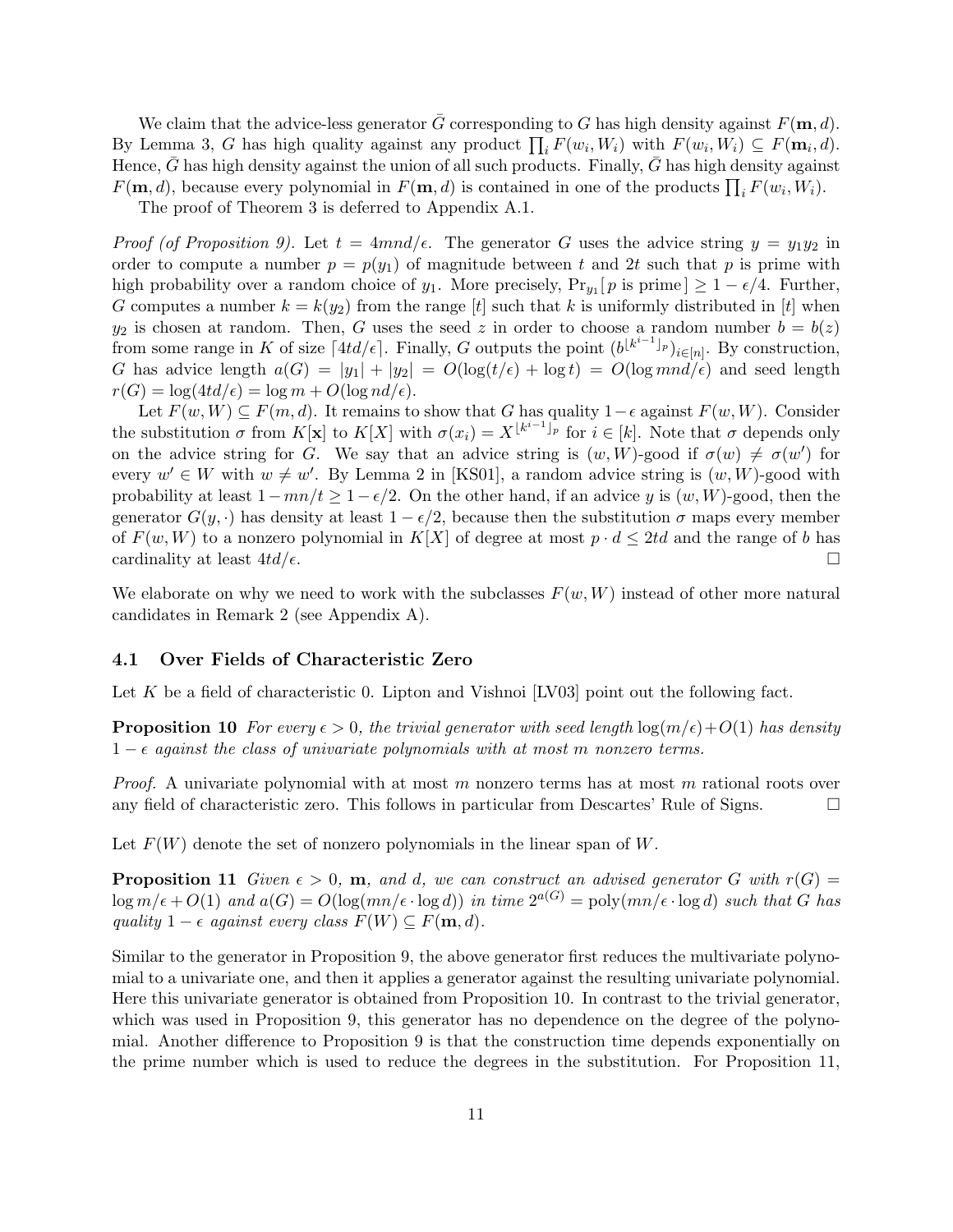we pick this prime number at random, which allows us to choose it from an exponentially smaller range with respect to d. The formal proofs of Proposition 11 and Theorem 3 are deferred to Appendix A.1. The main technical ingredient for the proof of Proposition 11 is an improved version of a reduction in [KS01]. The proof of Theorem 3 follows our general framework and uses the previous two propositions as building blocks.

# Acknowledgments

We would like to thank Luca Trevisan and Avi Wigderson for helpful remarks on this work.

# References

- [AB03] Manindra Agrawal and Somenath Biswas. Primality and identity testing via chinese remaindering. J. ACM, 50(4):429–443, 2003.
- [Agr05] Manindra Agrawal. Proving lower bounds via pseudo-random generators. In R. Ramanujam and Sandeep Sen, editors, FSTTCS, volume 3821 of Lecture Notes in Computer Science, pages 92–105. Springer, 2005.
- [AKS04] Manindra Agrawal, Neeraj Kayal, and Nitin Saxena. PRIMES is in P. Ann. of Math.  $(2), 160(2):781-793, 2004.$
- [ALM+98] Sanjeev Arora, Carsten Lund, Rajeev Motwani, Madhu Sudan, and Mario Szegedy. Proof verification and the hardness of approximation problems. J. ACM, 45(3):501– 555, 1998.
- [Alo99] Noga Alon. Combinatorial Nullstellensatz. Comb. Probab. Comput., 8(1-2):7–29, 1999.
- [AS98] Sanjeev Arora and Shmuel Safra. Probabilistic checking of proofs: a new characterization of NP. *J. ACM*,  $45(1):70-122$ , 1998.
- [AT92] Noga Alon and Michael Tarsi. Colorings and orientations of graphs. Combinatorica, 12(2):125–134, 1992.
- [BCW80] Manuel Blum, Ashok K. Chandra, and Mark N. Wegman. Equivalence of free boolean graphs can be decided probabilistically in polynomial time. Information Processing Letters, 10:80–82, 1980.
- [BK95] Manuel Blum and Sampath Kannan. Designing programs that check their work. J. ACM, 42(1):269–291, 1995.
- [Bog05] Andrej Bogdanov. Pseudorandom generators for low degree polynomials. In Harold N. Gabow and Ronald Fagin, editors, STOC, pages 21–30. ACM, 2005.
- [CK00] Zhi-Zhong Chen and Ming-Yang Kao. Reducing randomness via irrational numbers. SIAM J. Comput., 29(4):1247–1256, 2000.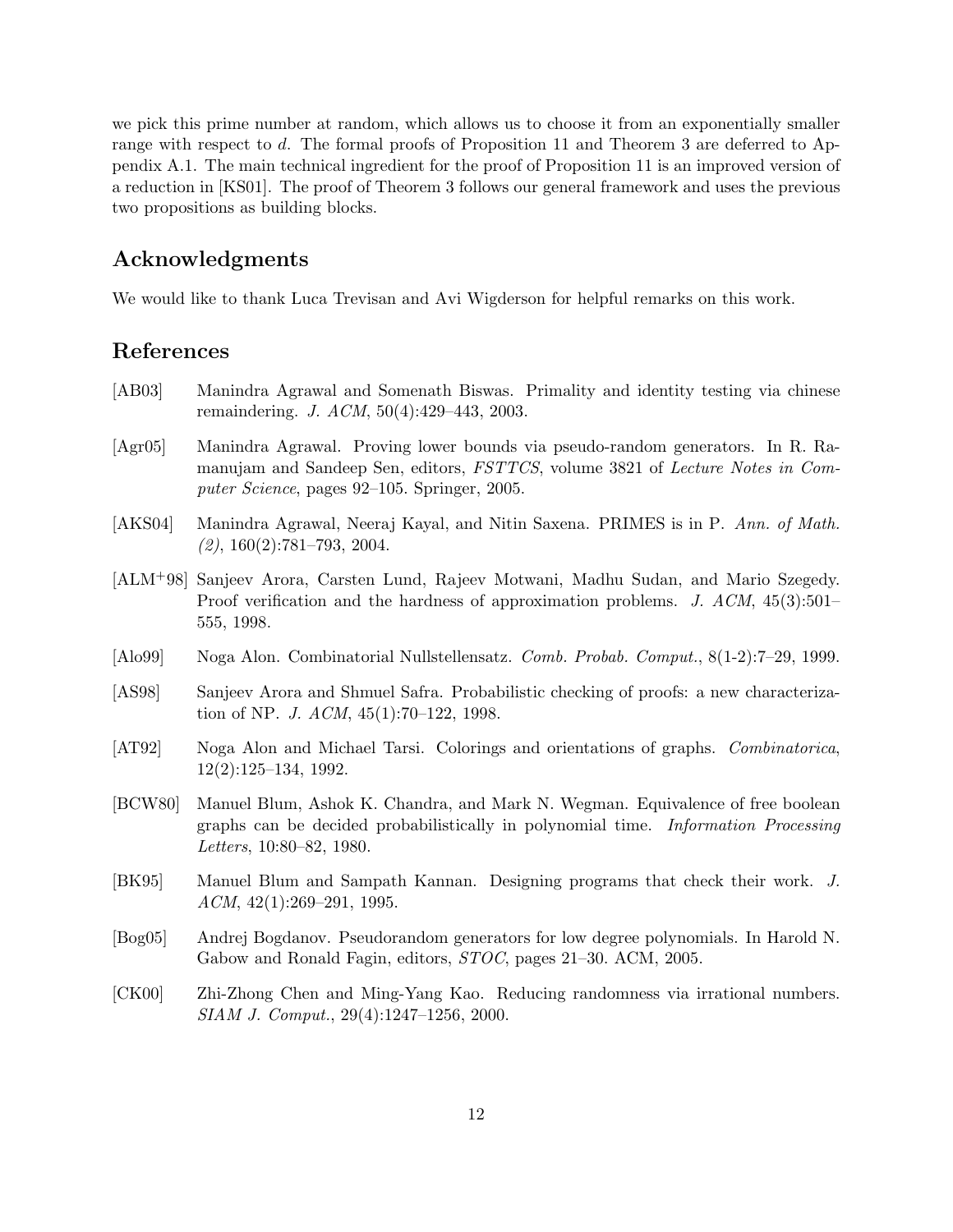- [CRS95] Suresh Chari, Pankaj Rohatgi, and Aravind Srinivasan. Randomness-optimal unique element isolation with applications to perfect matching and related problems. SIAM J. Comput., 24(5):1036–1050, 1995.
- [DL78] Richard A. DeMillo and Richard J. Lipton. A probabilistic remark on algebraic program testing. Information Processing Letters, 7, 1978.
- [DS07] Zeev Dvir and Amir Shpilka. Locally decodable codes with two queries and polynomial identity testing for depth 3 circuits. SIAM Journal on Computing, 36(5):1404–1434, 2007.
- [IM83] Oscar H. Ibarra and Shlomo Moran. Probabilistic algorithms for deciding equivalence of straight-line programs. J. ACM, 30(1):217–228, 1983.
- [KI04] Valentine Kabanets and Russell Impagliazzo. Derandomizing polynomial identity tests means proving circuit lower bounds. Comput. Complex., 13(1/2):1–46, 2004.
- [KS01] Adam Klivans and Daniel A. Spielman. Randomness efficient identity testing of multivariate polynomials. In ACM Symposium on Theory of Computing, pages 216–223, 2001.
- [KS06] Neeraj Kayal and Nitin Saxena. Polynomial identity testing for depth 3 circuits. In IEEE Conference on Computational Complexity, pages 9–17, 2006.
- [LFKN92] Carsten Lund, Lance Fortnow, Howard Karloff, and Noam Nisan. Algebraic methods for interactive proof systems. J. ACM, 39(4):859–868, 1992.
- [Lov79] László Lovász. On determinants, matchings, and random algorithms. In FCT, pages 565–574, 1979.
- [LV98] Daniel Lewin and Salil Vadhan. Checking polynomial identities over any field: Towards a derandomization? In ACM Symposium on Theory of Computing, pages 438–437, 1998.
- [LV03] Richard Lipton and Nisheeth Vishnoi. Deterministic identity testing for multivariate polynomials. In ACM-SIAM Symposium on Discrete Algorithms, pages 756–760, 2003.
- [MVV87] Ketan Mulmuley, Umesh V. Vazirani, and Vijay V. Vazirani. Matching is as easy as matrix inversion. *Combinatorica*,  $7(1):105-113$ , 1987.
- [Sch80] Jacob Schwartz. Fast probabilistic algorithms for verification of polynomial identities. Journal of the ACM, 27:701–717, 1980.
- [Sha92] Adi Shamir. IP = PSPACE. J. ACM, 39(4):869–877, 1992.
- [Shp07] Amir Shpilka. Interpolation of depth-3 arithmetic circuits with two multiplication gates. In STOC '07: Proceedings of the thirty-ninth annual ACM symposium on Theory of computing, pages 284–293, New York, NY, USA, 2007. ACM Press.
- [Zip79] Richard Zippel. Probabilistic algorithms for sparse polynomials. In International Symposium on Symbolic and Algebraic Computation, volume 72 of LNCS, pages 216–226, Berlin, 1979. Springer-Verlag.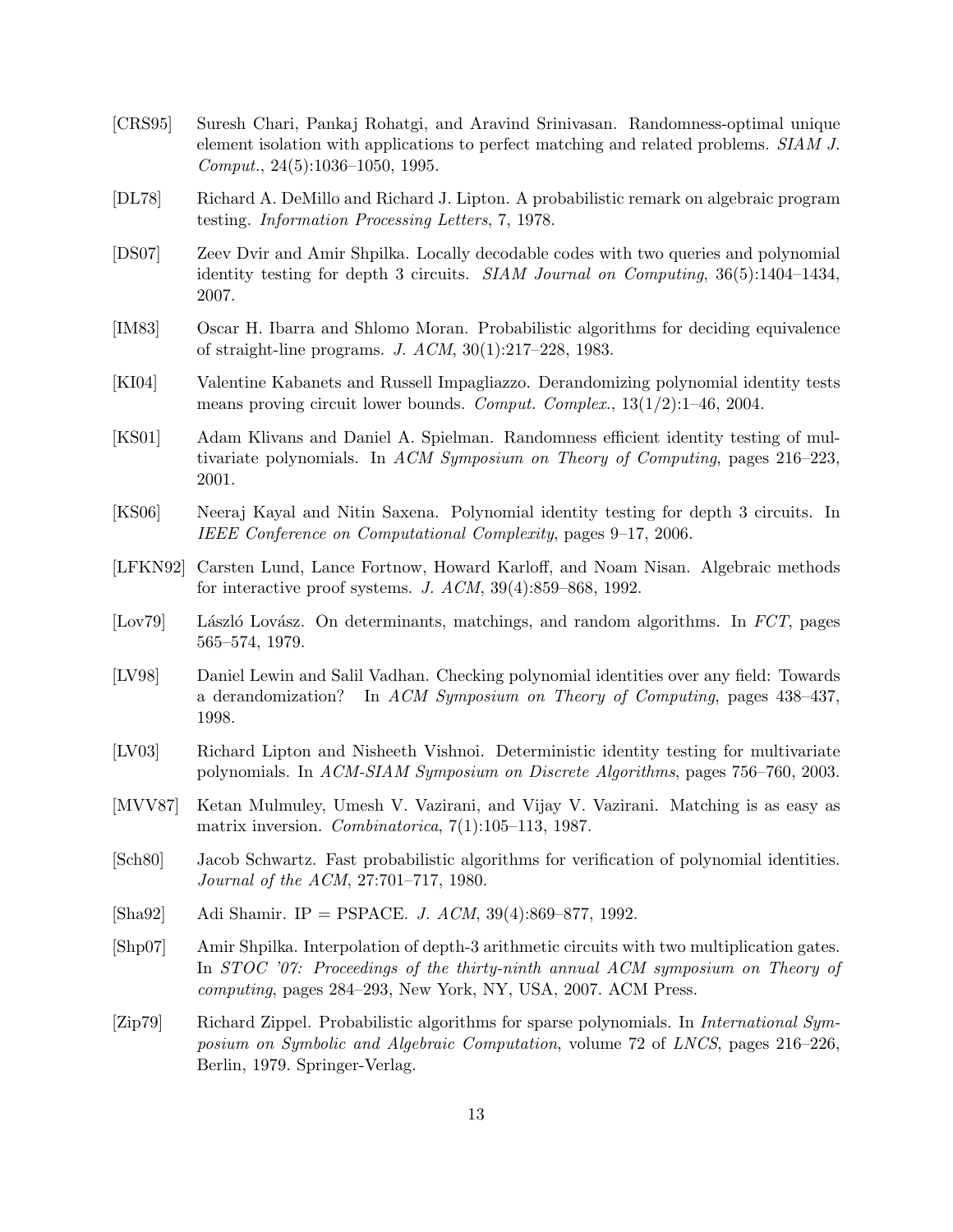# A Addendum to Section 4

**Remark 2** In order to prove Proposition 9, we introduced the class of polynomials  $F(w, W)$  containing all polynomials in the span of W in which w has a nonzero coefficient. Instead of  $F(w, W)$  a more natural class of polynomials to consider in that proposition is  $F(W)$ , the class of all nonzero polynomials in the span of W. However, the techniques from [KS01] only allow to construct a hitting set generator against  $F(W)$  with seed length  $2 \log m + O(\log nd/\epsilon)$ . The reason is that the substitution used for  $F(W)$  has to map *every* two distinct monomials of W to a pair of distinct univariate monomials, and so the resulting univariate polynomial has at least quadratic degree in m, which requires the seed length to be at least  $2 \log m$ . It follows that every construction based on these hitting set generators for  $F(W)$  has seed length at least twice the lower bound log m. In contrast to this, the substitution for  $F(w, W)$  used above gives a *linear* degree in m and hence a seed length of only about  $\log m + O(\log nd/\epsilon)$ .

#### A.1 Proofs Deferred from Section 4.1

We note the following fact.

Fact 12 If an advised generator G has quality  $\alpha$  against every class in a set F of classes of polynomials, then the advice-less generator  $\bar{G}$  has density  $\alpha$  against the union  $\bigcup_{F\in\mathcal{F}}F$ .

The fact implies that, in order to construct a generator against a class of polynomials  $F^*$ , it is sufficient to construct an advised generator against a *cover*  $\mathcal F$  of  $F^*$ , i.e.,  $\mathcal F$  satisfies  $\bigcup_{F \in \mathcal F} F \supseteq F^*$ .

*Proof (of Theorem 2).* Let  $k = \lceil \sqrt{\log M / \log d} \rceil$  and  $\epsilon = 1/2k$ . Define the weight of variable  $x_j$ as  $w(j) = \log m_j$ . Let  $S_1, \ldots, S_k$  be a partition of the coordinates [n] as in Lemma 4 (Balanced Factors). For each  $i \in [k]$ , we construct an advised generator  $G_i$  of quality  $1 - \epsilon$  against every class  $F(w_i, W_i) \subseteq F(M_i, d)$ , where  $M_i = \prod_{j \in S_i} m_j$ . If  $|S_i| = 1$ , we can obtain  $G_i$  from Proposition 5. In this case,  $r(G_i) = O(\log d/\epsilon)$  and  $a(G_i) = 0$ . If  $|S_i| > 1$ , we obtain  $G_i$  from Proposition 9. In that case, the seed length is  $r(G_i) = \log M_i + O(\log nd/\epsilon)$  and the advice length is  $a(G_i) = O(r(G_i)).$ Let  $G = \bigotimes_{i \in [k]} G_i$  be the shared advice product. The seed length of G is

$$
r(G) = \sum_{i} r(G_i) \le \sum_{i} \log(M_i) + O(k \log nd/\epsilon) = \log M + O\left(\sqrt{\log M \cdot \log d}\right).
$$

Since, by Lemma 4,  $\log M_i \leq \frac{4}{k}$  $\frac{4}{k}$  log M for all  $i \in [k]$  with  $|S_i| > 1$ , the advice length of G is

$$
a(G) = \max_i a(G_i) \le O(\frac{1}{k} \log M + \log(knd)) = O(\sqrt{\log M \cdot \log d}).
$$

By Fact 12, it is sufficient to show that G has quality  $1/2$  against a cover of  $F(\mathbf{m}, d)$ . Then, we can conclude that the advice-less generator  $\bar{G}$  obtained from G has density  $1/2$  against  $F(\mathbf{m}, d)$ . Also, conclude that the advice-less generator G obtained from G has density  $1/2$  against  $F(\mathbf{m}, u)$ . Also,<br> $r(\bar{G}) = r(G) + a(G) = \log M + O^{\sim}(\sqrt{\log M \cdot \log d})$ . By Lemma 3, G has quality  $1 - k\epsilon = 1/2$  against every class of the form  $\prod_{i\in[k]} F(w_i, W_i)$  with  $F(w_i, W_i) \subseteq F(M_i, d)$ . We claim that these products cover the class  $F(\mathbf{m}, d)$ . Consider any polynomial f in  $F(\mathbf{m}, d)$ . Let  $\mathbf{x}_i$  denote the restriction of x to the coordinates in  $S_i$ . Let w be a monomial with nonzero coefficient in f. Write  $w = \prod_{i \in [k]} w_i$  with  $w \in K[\mathbf{x}_i]$ . Let  $W_i \subseteq K[\mathbf{x}_i]$  be the set of monomials with non-zero coefficient in f when written as polynomial in the variables  $\mathbf{x}_i$ . Note that  $w_i \in W_i$  and  $F(w_i, W_i) \subseteq F(M_i, d)$ . Now we have  $f \in \prod_{i\in[k]} F(w_i, W_i)$ . In this way, we can demonstrate for every  $f \in F(\mathbf{m}, d)$  that it is contained in one of the products  $\prod_{i\in[k]} F(w_i, W_i)$ . So these products indeed cover the class  $F(\mathbf{m}, d)$ . By Fact 12, it follows that  $\bar{G}$  has density 1/2 against  $F(\mathbf{m}, d)$ .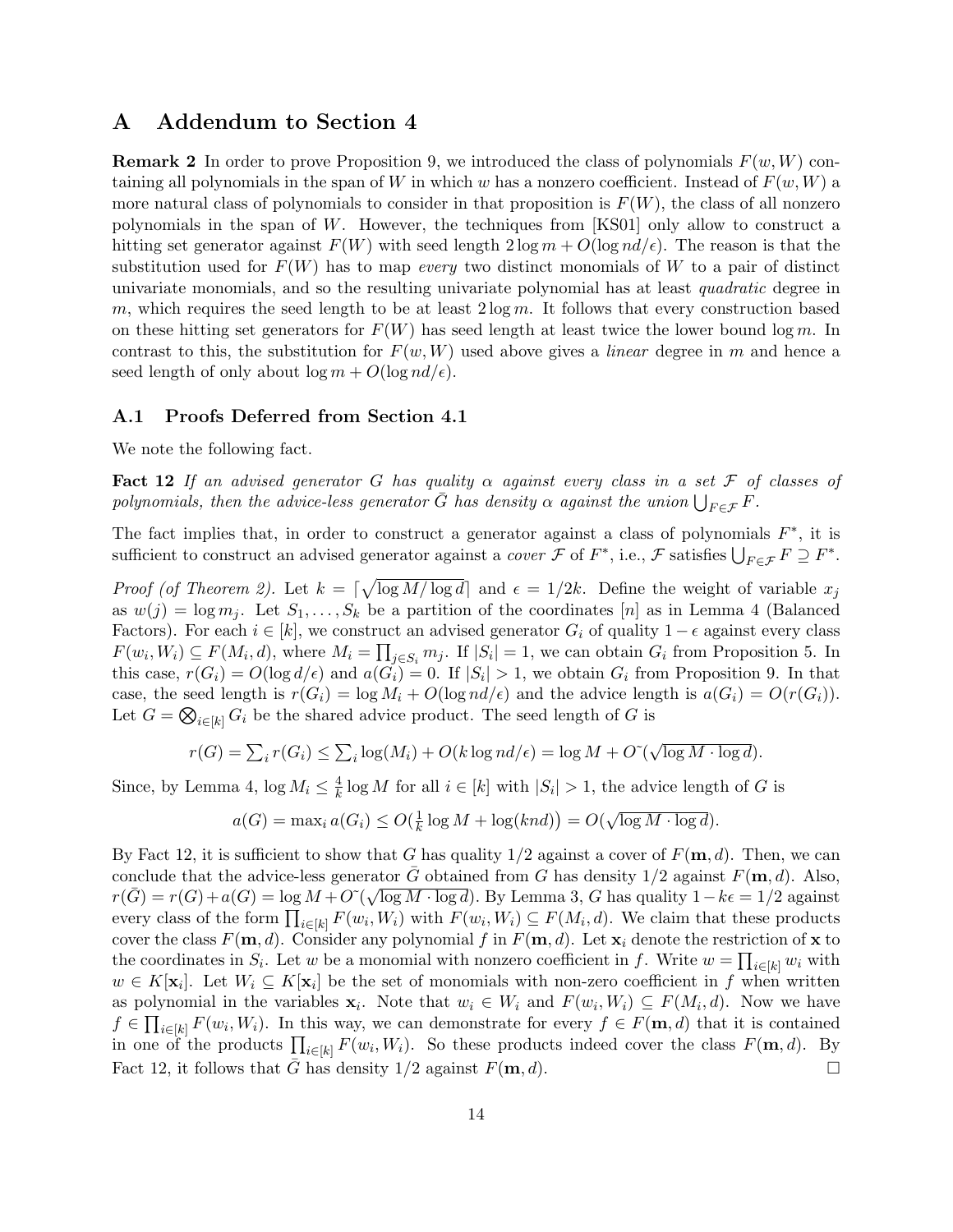*Proof (of Proposition 11).* Let  $t = 4 \cdot 2m^2n/\epsilon$ . The generator G uses the advice string  $y = y_1y_2$  in order to compute a number  $p = p(y_1)$  of magnitude at most  $t \cdot 10 \log^2 dt$  such that p is a random prime with high probability over a uniform choice of y. More precisely,  $Pr_y[p \text{ is prime}] \geq 1 - \epsilon/4$ and we additionally require that  $p$  is uniformly distributed over the primes in this range. Further, G computes a number  $k = k(y_2)$  from the range [t] so that for all  $\tau \in [t]$ , we have  $\Pr_y[k = \tau] = 1/t$ .

Then G uses the seed z in order to choose a random number  $b = b(z)$  from the range  $\lfloor 2m/\epsilon \rfloor$ . Finally, G outputs the point  $(b^{\lfloor k^{i-1} \rfloor_p})_{i \in [n]}$ . Note that G can be constructed in time polynomial in the magnitude of  $p$ , which is exponential in the length of the advice of  $G$ .

Let  $F(W) \subseteq F(m, d)$ . It remains to show that G has quality  $1 - \epsilon$  against  $F(W)$ . Consider the substitution  $\sigma$  from  $K[\mathbf{x}]$  to  $K[X]$  with  $\sigma(x_i) = X^{[k^{i-1}]}$  for  $i \in [k]$ . Notice,  $\sigma$  depends only on the advice string for G. We say that an advice string is W-good if  $\sigma(w) \neq \sigma(w')$  for every pair of distinct monomials  $w, w' \in W$ . An improvement over Lemma 2 in [KS01] which is given in Lemma 13 shows that a random advice string is W-good with probability at least  $1 - \epsilon/2$ .

Now given this event occurs, we argue the generator  $G(y, \cdot)$  has density at least  $1 - \epsilon/2$ . This is because in this case  $\sigma$  maps every member of  $F(W)$  to a nonzero polynomial in  $K[X]$  with at most m monomials and further the range of b has cardinality at least  $2m/\epsilon$  (cf. Proposition 10).

*Proof (of Theorem 3).* Given  $\delta > 0$ ,  $\mathbf{m} = (m_1, \ldots, m_n)$ , and  $d \in \mathbb{N}$ , we show how to construct a generator G of density  $1/2$  against  $F(\mathbf{m}, d)$ . Let  $k = \lceil \delta \log M / \log \log M \rceil$  and  $\epsilon = 1/2k$ .

Define the weight of variable  $x_i$  to be  $w(i) = \log m_j$ . Let  $S_1, \ldots, S_k$  be the partition of the set of variables obtained from Lemma 4. Let  $M_i = 2^{w(S_i)} = \prod_{j \in S_i} m_j$ . For every  $i \in [k]$  with  $|\mathbf{x}_i|=1$ , let  $G_i$  be a trivial generator with seed length  $\log(2M_i/\epsilon)$  as in Proposition 10. For every  $i \in [k]$  with  $|\mathbf{x}_i| > 1$ , let  $G_i$  be a generator as in Proposition 11 of quality  $1 - \epsilon$  against every class  $F(W_i) \subseteq F(M_i, d).$ 

We claim that  $G = \bigotimes_i G_i$  is a generator against a cover of  $F(\mathbf{m}, d)$  as desired. The seed length of G is  $r(G) = \sum_i r(G_i) \leq \sum_i \log M_i + O(k \log 1/\epsilon) = \log M + O(\delta \log M)$ . Since  $\log M_i \leq \frac{4}{k}$  $\frac{4}{k} \log M$ for all  $i \in [k]$  with  $|\mathbf{x}_i| > 1$ , the advice of G is  $a(G) = \max_i a(G_i) \le O(\frac{1}{k})$  $\frac{1}{k} \log M + \log(n/\epsilon)$  $\log d$ ) =  $O(\delta^{-1} \log \log M + \log(n \log d))$ . Furthermore, we can construct G in time  $k \cdot 2^{a(G)}$  = poly $(\log^{1/\delta} M, n \log d)$ .

By Lemma 3, G has quality  $1 - \epsilon$  against every class of the form  $\prod_i F(W_i)$  with  $F(W_i) \subseteq$  $F(M_i, d)$ . It follows that the advice-less generator  $\overline{G}$  obtained from  $\overline{G}$  has density 1/2 against  $F(\mathbf{m}, d)$  (Fact 12).

#### A.2 An improved reduction from multivariate to univariate

In this section we improve an identity-preserving reduction from multivariate polynomials to univariate polynomials due to Klivans and Spielman [KS01] with regards to randomness. The savings in randomness are exponential in the total degree d. This is why this improvement might be of independent interest. We used it in the proof of Proposition 11.

**Lemma 13** Let  $\epsilon > 0$  and  $W \subseteq K[x_0, \ldots, x_{n-1}]$  be a set of m monomials, each of total degree at most d. For positive integers k and p, let  $t = 2m^2n/\epsilon$  and  $\sigma = \sigma_{k,p}$  be the substitution from K[x] to K[X] such that  $\sigma(x_i) = X^{\lfloor k^i \rfloor_p}$ . If k is picked uniformly at random from [t] and p is picked uniformly at random from the primes in  $\{1, \ldots, t \cdot 10 \log^2 dt\}$ , then

$$
\Pr_{k,p} (\forall w, w' \in W. \ \sigma(w) = \sigma(w') \implies w = w') \ge 1 - \epsilon.
$$